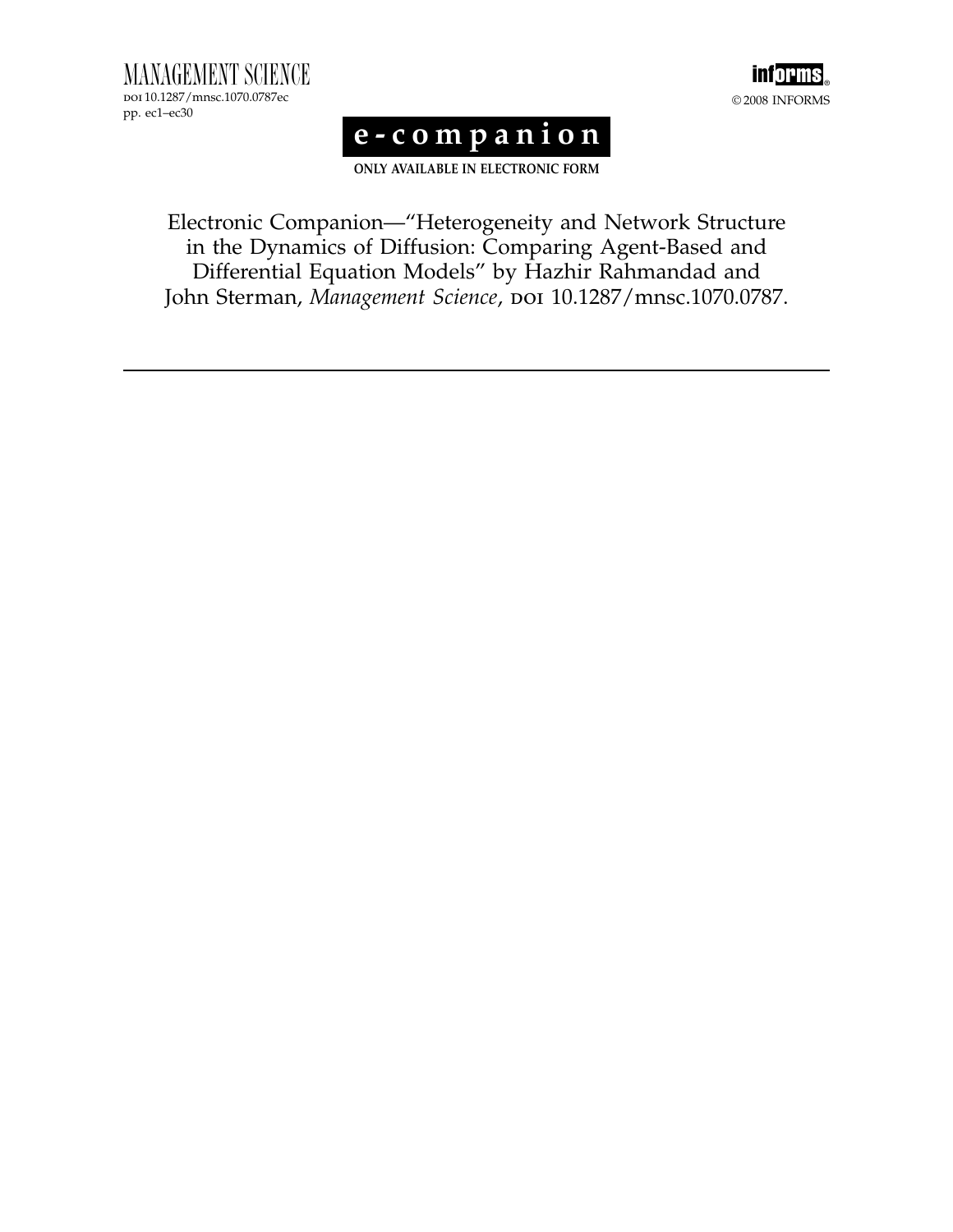This supplement documents the DE and AB models and results, including the construction of the different networks for the AB simulations, sensitivity analysis, the calibration process and results, and instructions for simulating the model and replicating the results. The model, implemented in the Anylogic simulation environment, is available at:

http://web.mit.edu/hazhir/www/research.html

#### **EC.1. Formulation for the Agent-Based SEIR Model**

We develop the agent based SEIR model and derive the classical differential equation model from it. Figure EC.1 shows the state transition chart for individual j. Individuals progress from Susceptible to Exposed (asymptomatic infectious) to Infectious (symptomatic) to Recovered (immune to reinfection). In the classical epidemiology literature the recovered state is often termed "Removed" to denote both recovery and cumulative mortality.



**Figure EC.1** State Transitions for the AB SEIR model

The states SEIR are mutually exclusive; each individual in the AB model can only be in one of the states. We first derive the individual Infection Rate f[k] (the hazard of infection for a susceptible individual), then the Emergence and Recovery Rates e[j] and r[j] for individuals in the exposed and infectious states.

*Infection Rate:* For infection to occur Susceptible individuals must come into contact with either an Infectious or Exposed individual. Some of these contacts result in transmission of the infection. Infection (the transition from S to E) for susceptible individual k occurs if, first, the individual comes into contact with an individual j in either the E or I state, and second, that contact results in transmission of the infectious agent. The probability of contact between individual j and k in a short interval of time, dt, is denoted  $C_{dt}[j,k]$ . The probability of transmission from j to k given such a contact (infectivity) is denoted  $i_i$ .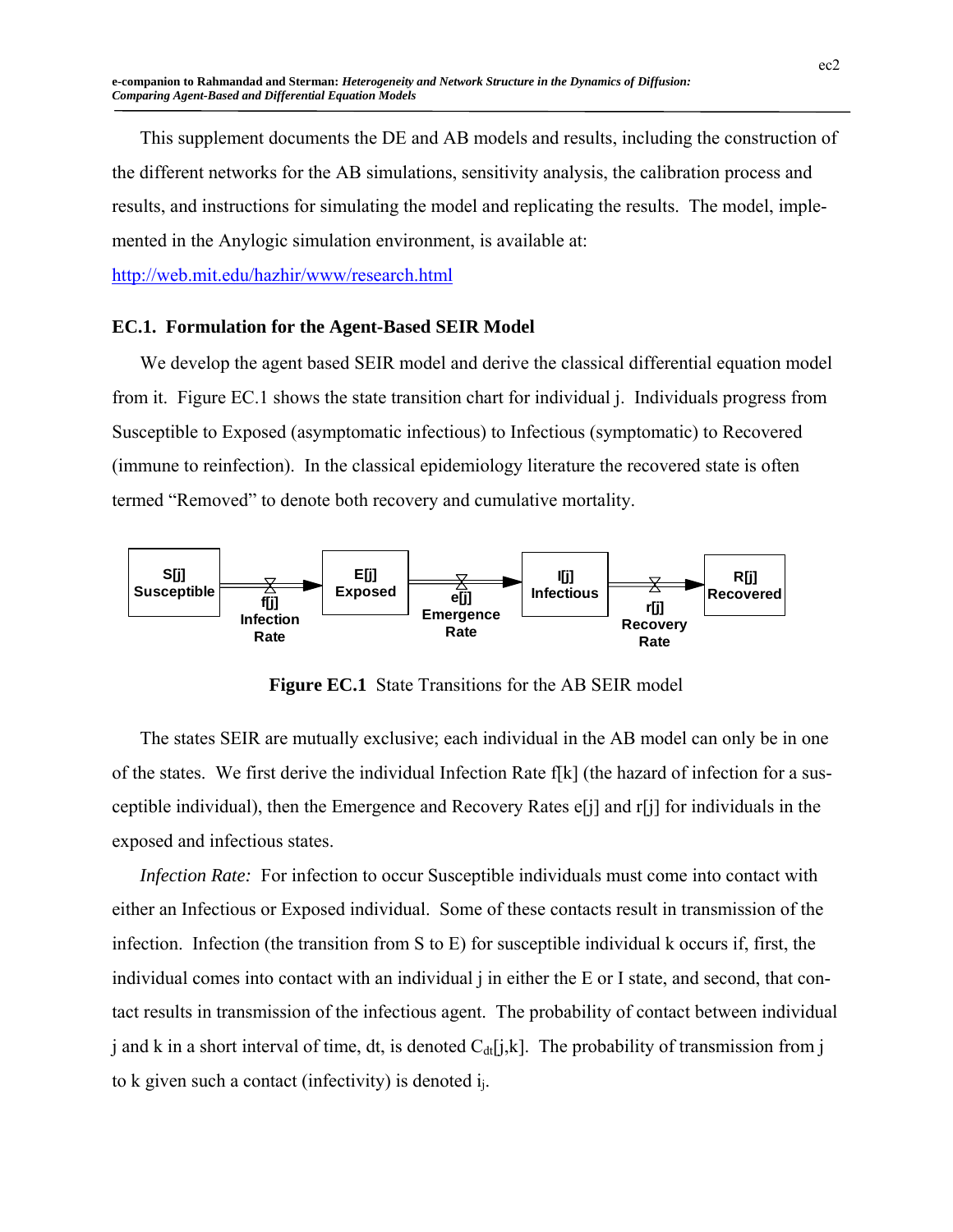**e-companion to Rahmandad and Sterman:** *Heterogeneity and Network Structure in the Dynamics of Diffusion: Comparing Agent-Based and Differential Equation Models*

Contacts between individuals occur with probabilities conditioned by the network of relationships in the population. Assuming contacts within the relationship network are independent events, the expected individual Infection Rate, f[k], can be found by summing the probabilities of contact with each individual in states E and I and finding the infectious contact hazard by taking the limit of the sum of infectious contact probabilities as the time interval dt approaches zero:

$$
f[k] = \lim_{dt \to 0} \left( \sum_{j \in \text{Eorl}} C_{dt}[j,k] \cdot i_j \right) / dt = \sum_{j \in \text{Eorl}} \left( \lim_{dt \to 0} \left( \left( C_{dt}[j,k] \cdot i_j \right) / dt \right) \right) = \sum_{j \in \text{Eorl}} (Z[j,k]) \quad \text{(EC.1)}
$$

In the following section we find the expected infectious contact rate between individuals j and k,  $Z[i,k]$ , by deriving the formulations for its components based on the implementation of the AB model in the paper.

In the agent-based model, contacts between each E or I individual and other individuals in the population occur through the network of relationships between them. Infection can only occur when these contacts are with an individual in state S. Therefore,  $C_{dt}[j,k]$  is composed of two components: (1) The event that an individual j in the state E or I  $(R_{dt,n}[j])$  has (n) contact(s), within dt, and (2) The probability that any of these (n) contacts is with individual k in the state S  $(P[j,k])$ :

$$
C_{dt}[j,k] = \sum_{n=1}^{\infty} R_{dt,n}[j] \cdot (1 - (1 - P[j,k])^{n})
$$
 (EC.2)

Contacts for an E or I individual are assumed independent random variables with stationary increments and therefore have a Poisson distribution with parameter  $L[i]$ :

$$
R_{dt,n}[j] = \frac{(L[j] \cdot dt)^n \cdot e^{(-L[j] \cdot dt)}}{n!}
$$
 (EC.3)

$$
L[j] = c_j \cdot H[j] \tag{EC.4}
$$

where  $c_i$ , the base contact rate, equals  $c_{IS}$  or  $c_{ES}$  depending on whether individual j is in the E or I state, and H[j] is the heterogeneity factor for individual j (defined below).

When contact occurs, the probability individual j contacts an individual selected randomly from the N-1 others is: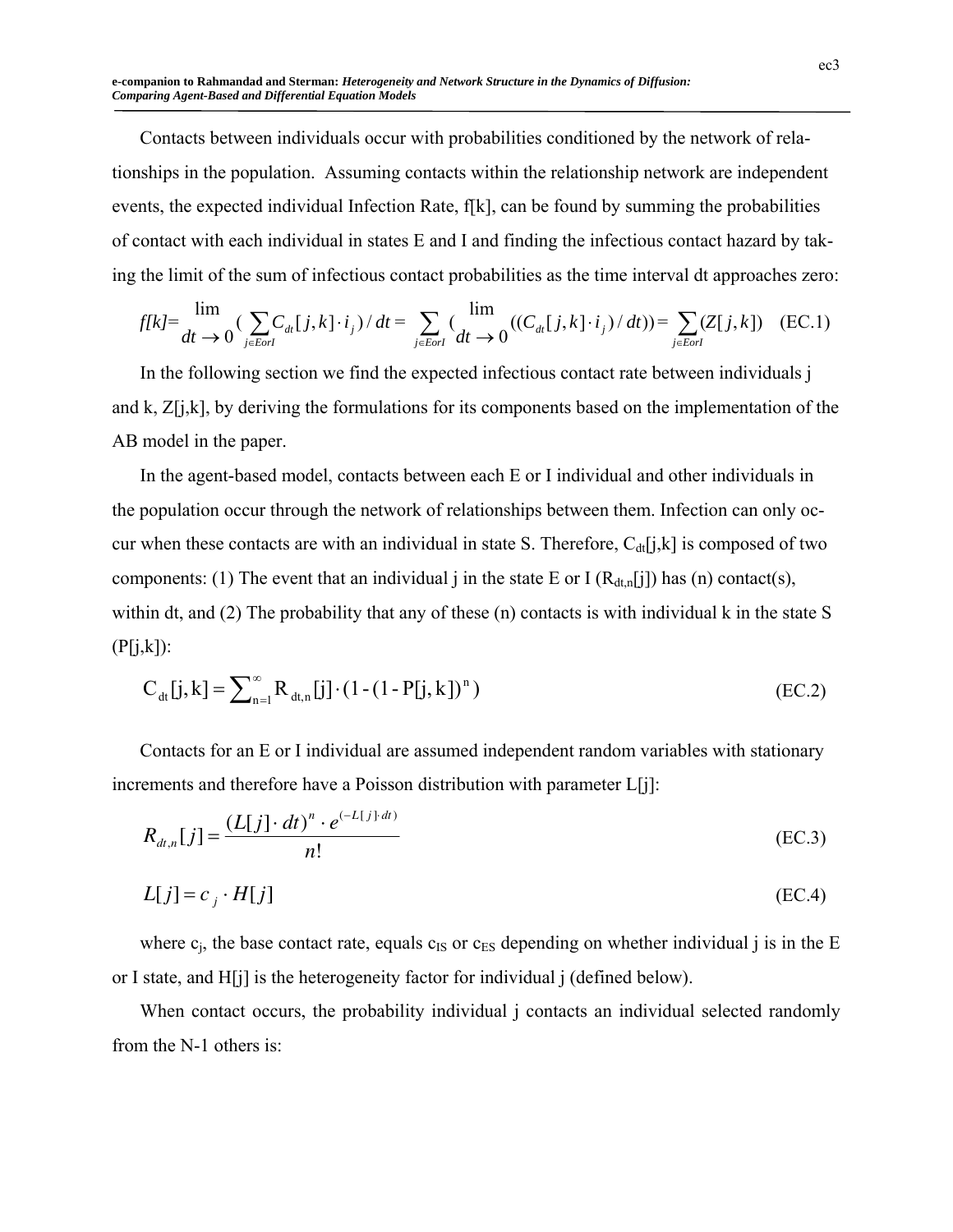Probability(j contacting k| j has a contact)= P[j,k]= 
$$
\frac{\lambda[k] \cdot NW[k,j]/K[k]^{\tau}}{\sum_{i \in N} \lambda[i] \cdot NW[i,j]/K[i]^{\tau}}
$$
 (EC.5)

where:

 $\lambda[i]$ : The individual heterogeneity factor. Set to 1 in the homogeneous scenarios. In the heterogeneous cases  $\lambda$ [j] is drawn from a uniform distribution U[0.25-1.75].

K[j]: The number of links individual j has in his or her network.

NW[i,j], the network link, is 1 if there is a link between individuals i and j and 0 if there is none, or if  $i=j$ . N is the set of all individuals in the population.

The parameter  $\tau$  captures the time constraint on contacts. In the homogeneous scenarios  $\tau$  = 1. The total time for contacts with others is fixed, so that individuals with more links have fewer chances of contact with each link, compensating for the heterogeneity created by differing degree distributions in different networks. In the heterogeneous scenarios  $\tau = 0$  so that the probability of contact through all links is constant: those with more links contact more people (on average).

The formulation ensures that contacts of the E or I individuals are distributed among other population members depending on their heterogeneity factor and their connectedness.

The overall heterogeneity factor for individual j, H[j], is defined to ensure (1) that contact frequencies capture heterogeneity among individuals, represented by  $\lambda[j]$ ; (2) that individual contact frequencies depend on the number of links to each individual in the heterogeneous condition but are independent of link density in the homogeneous condition; and (3) that the mean contact frequency across the entire population remains (in expectation) equal to that in the differential equation model. Note that this formulation captures two types of heterogeneity. First, individual-level heterogeneity is captured through  $\lambda$ [j]: people with higher  $\lambda$  will have higher contact rates. Second, network-level heterogeneity considers how many connections an individual has and therefore how likely it is for that person to contact any of those connections. Consequently:

$$
H[j] = \frac{\lambda[j] \cdot W[j] \cdot N}{K[j]^{\tau} \cdot W_N}
$$
 (EC.6)

where: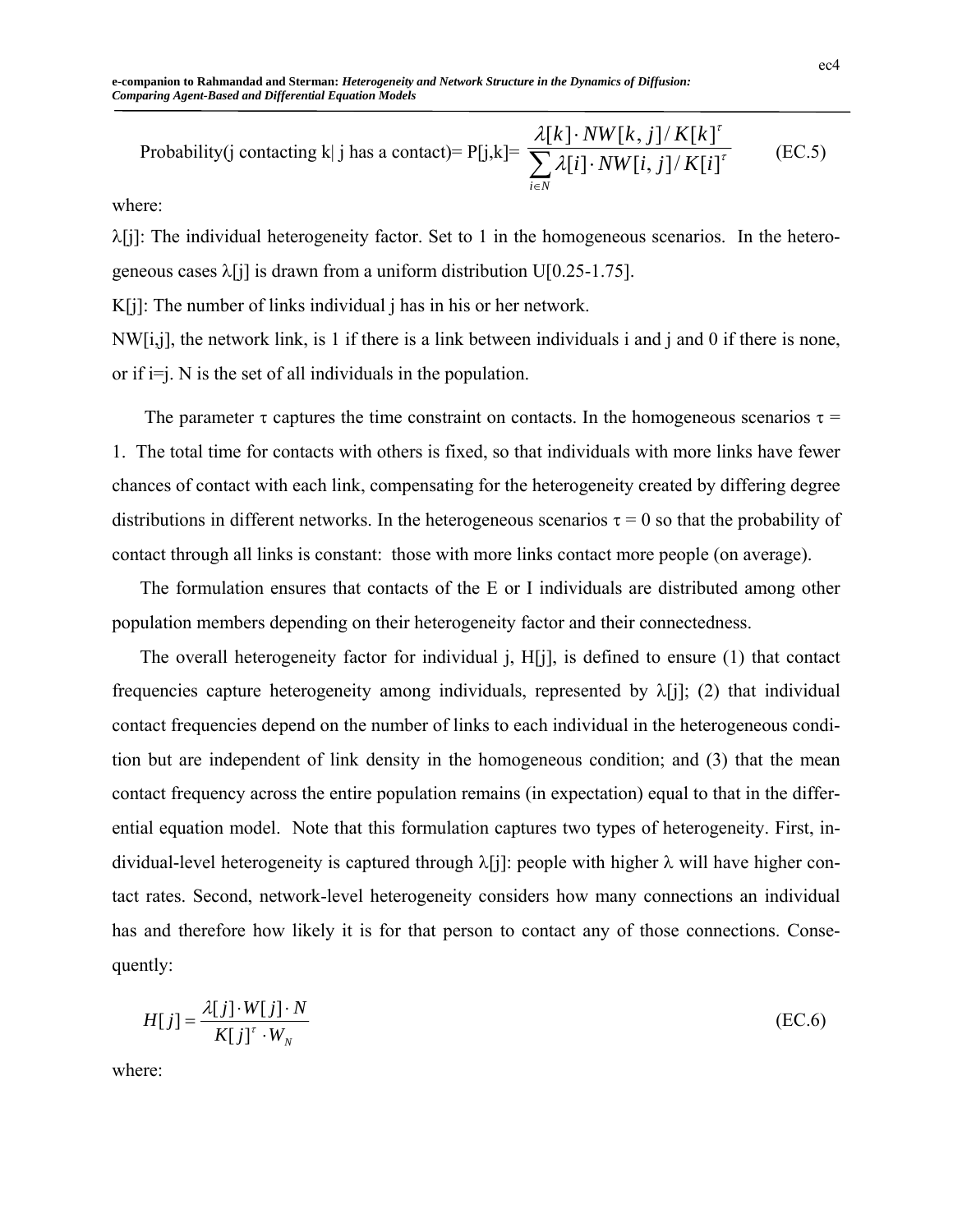**e-companion to Rahmandad and Sterman:** *Heterogeneity and Network Structure in the Dynamics of Diffusion: Comparing Agent-Based and Differential Equation Models*

W[j] is the weighted sum of links to individual j:

$$
\sum_{i \in N} \lambda[i] \cdot NW[i, j] / K[i]^{\tau} , \qquad (EC.7)
$$

and  $W_N$ , the population level weighted sum of W, normalizes H[j] so that the expected value of mean contacts equals the value in the DE model.

Hence

$$
W_N = \sum_{N} \frac{\lambda[i] \cdot W[i]}{K[i]^{\tau}}.
$$
 (EC.8)

Finally,  $i_i$ , the probability of transmission given a contact between infectious individual j and susceptible k equals  $i_{ES}$  or  $i_{IS}$  depending on whether individual j is in the E or I state.

Therefore we can find the infectious contact rate between an individual k in state S and individual *j* in state E or I,  $Z[i,k]$ , by substituting its components. Specifically, from eq. EC.1,

$$
Z[j,k]
$$
 is defined as 
$$
\frac{\lim_{dt \to 0} ((C_{dt}[j,k] \cdot i_j / dt))}{dt \to 0}
$$

and from eq. EC.2 we have  $C_{dt}[j,k] = \sum_{n=1}^{\infty} R_{dt,n}[j] \cdot (1-(1-P[j,k])^n)$ , giving

$$
Z[j,k] = \frac{\lim}{dt \to 0} ((C_{dt}[j,k] \cdot i_j)/dt) = \frac{\lim}{dt \to 0} ((\sum_{n=1}^{\infty} R_{dt,n}[j] \cdot (1 - (1 - P[j,k])^n) \cdot i_j)/dt). \quad (EC.9)
$$

Substituting *R[j]* , *P[j,k]* and their components from equations EC.3-EC.8, we find *Z[j,k]* in terms of the model parameters and variables (individual contact rates, infectivities, heterogeneity factors, and network structure),

$$
Z[j,k] = \left(\frac{|N|}{\sum_{i,l} \frac{NW[i,l] \cdot \lambda[i] \cdot \lambda[l]}{(K[i] \cdot K[l])^{\tau}}}\right) \frac{NW[j,k] \cdot \lambda[j] \cdot \lambda[k]}{(K[j] \cdot K[k])^{\tau}} \cdot c_j \cdot i_j
$$
(EC.10)

yielding the infection hazard for individual k in the state S:

$$
f[k] = \sum_{j \in E, I} Z[j, k].
$$
 (EC.11)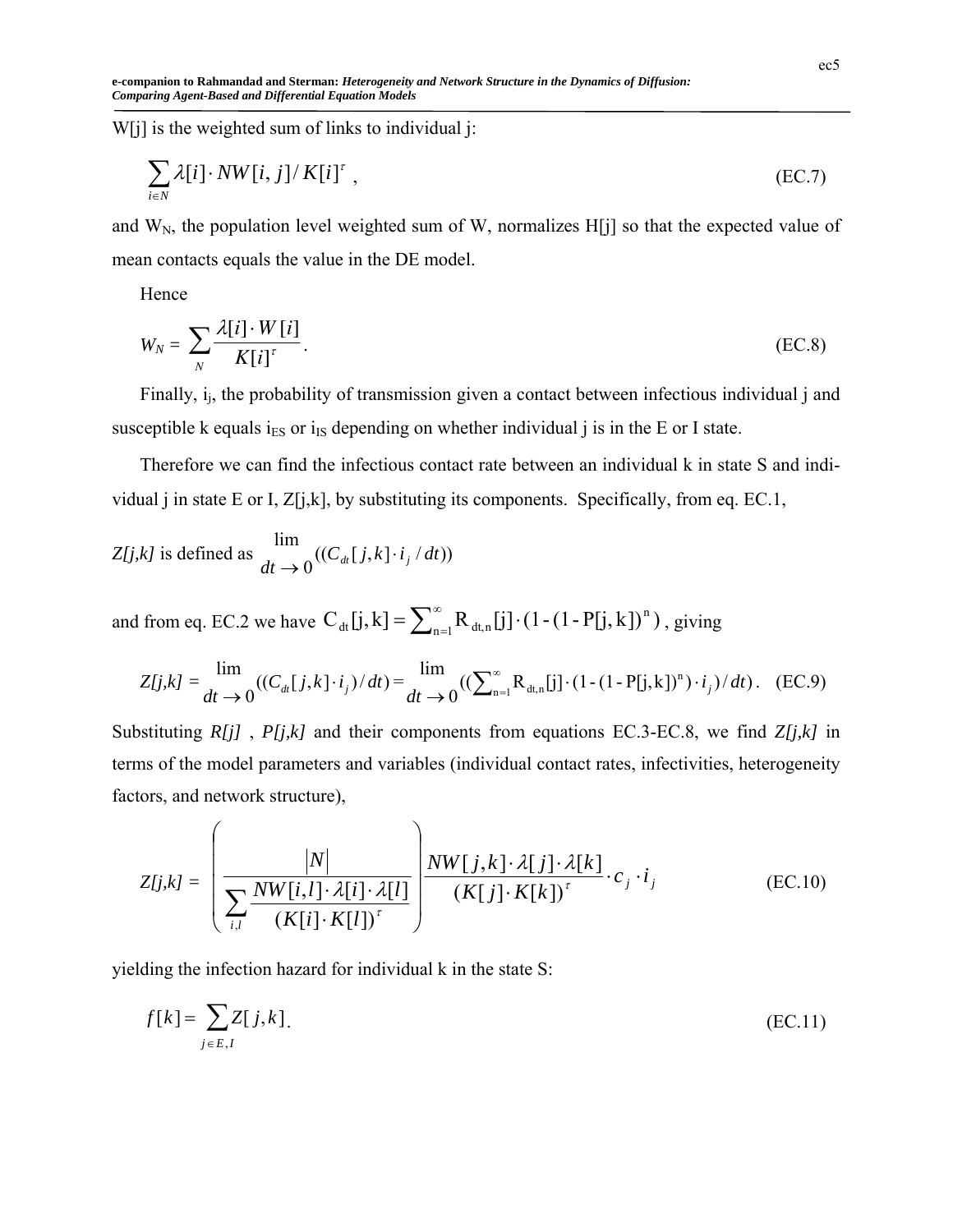*Emergence and Recovery:* The DE SEIR model assumes populations within each state are well mixed. Consider the recovery process (emergence is analogous). Perfect mixing implies that the hazard rate of recovery for an infectious individual (the transition from I to R) depends only on the expected duration of the infectious phase, 1/δ, and is independent of how long that particular individual has been in the I state. Consequently residence times for infectious individuals are distributed exponentially. In the AB model, the duration of the infectious stage for infectious individual j is randomly drawn from the exponential distribution with mean duration  $1/\delta$ . Hence the hazard rate for recovery is r[j] =  $\delta$ . Emergence (the transition from E to I) is formulated analogously, so  $e[i] = \varepsilon$ , where  $\varepsilon$  is the hazard rate for emergence.

## **EC.2. Deriving the deterministic compartment (differential equation) model**



Figure EC.2 shows the structure of the deterministic compartment DE model.

**Figure EC.2** The structure of the SEIR differential equation model.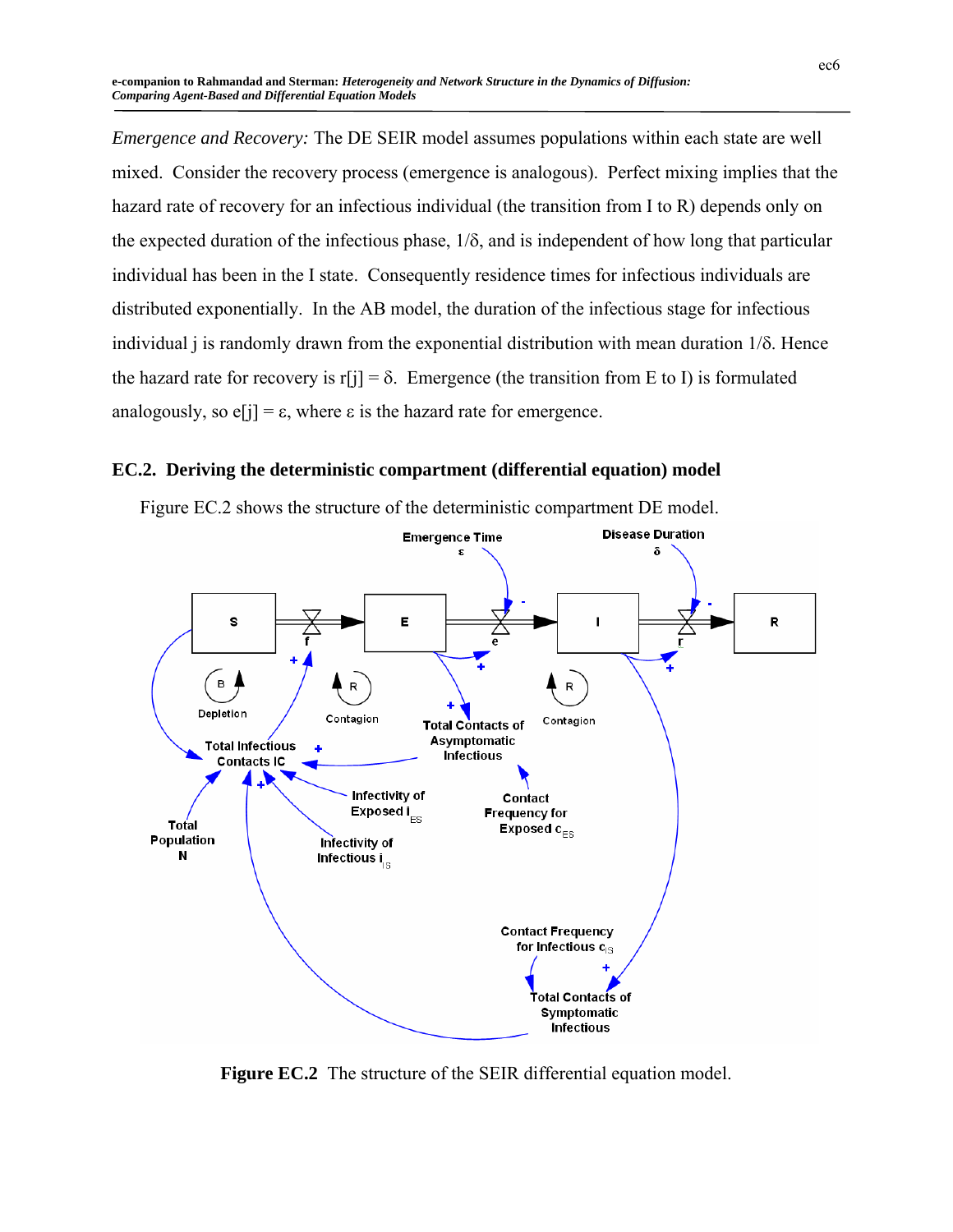The deterministic compartment model can be derived from the underlying stochastic agentbased model by assuming (1) homogeneity of all individuals; (2) perfect mixing within compartments; and (3) the rates for the DE model are equated with the infinitesimal transition rate of the underlying stochastic transmission model.

To derive the DE formulation for the infection rate,  $f_{DE}$ , sum the individual infection rates f[j]:

$$
f_{DE} = \sum_{J} f[j] = \sum_{J} \sum_{K} Z[j,k].
$$
 (EC.12)

Homogeneity implies all individuals have the same number of links,  $K[i] = K[k] = K$ , and the same propensity to use their links,  $\lambda[j] = \lambda[k] = 1$ . Therefore:

$$
Z[j,k] = \frac{c_j \cdot i_j \cdot N \cdot NW[j,k]}{\sum_{k,j} NW[j,k]}.
$$
 (EC.13)

NW[j,k] depends on the network structure. However, in the DE model individuals are assumed to be well mixed, implying everyone is linked to everyone else. Therefore

$$
NW[j,k]/\sum_{k,j} NW[j,k]=1/|N|^2
$$
 (EC.14)

yielding

$$
Z[j,k] = \frac{c_j \cdot i_j}{|N|} \,. \tag{EC.15}
$$

Noting that homogeneity implies contact frequencies and infectivities are equal within states  $(c_i = c_{ES} \text{ and } i_i = i_{ES} \text{ for all } E \text{ and } c_{IS} \text{ and } i_j = i_{IS} \text{ for all } I) \text{ and substituting into the equation for the } I \text{ and } I \text{ and } I \text{ and } I \text{ are the same as the function.}$ infection rate yields:

$$
f_{DE} = \sum_{k \in S} \sum_{j \in E \lor I} \frac{c_j \cdot i_j}{|N|} = \frac{1}{|N|} \sum_{k \in S} \left( \sum_{j \in E} c_{ES} \cdot i_{ES} + \sum_{j \in I} c_{IS} \cdot i_{IS} \right)
$$
(EC.16)

which simplifies into the formulation for the infection rate in the DE model:

$$
f_{DE} = (c_{ES} \cdot i_{ES}/E) + c_{IS} \cdot i_{IS}/I|) \cdot (|S|/|N|). \tag{EC.17}
$$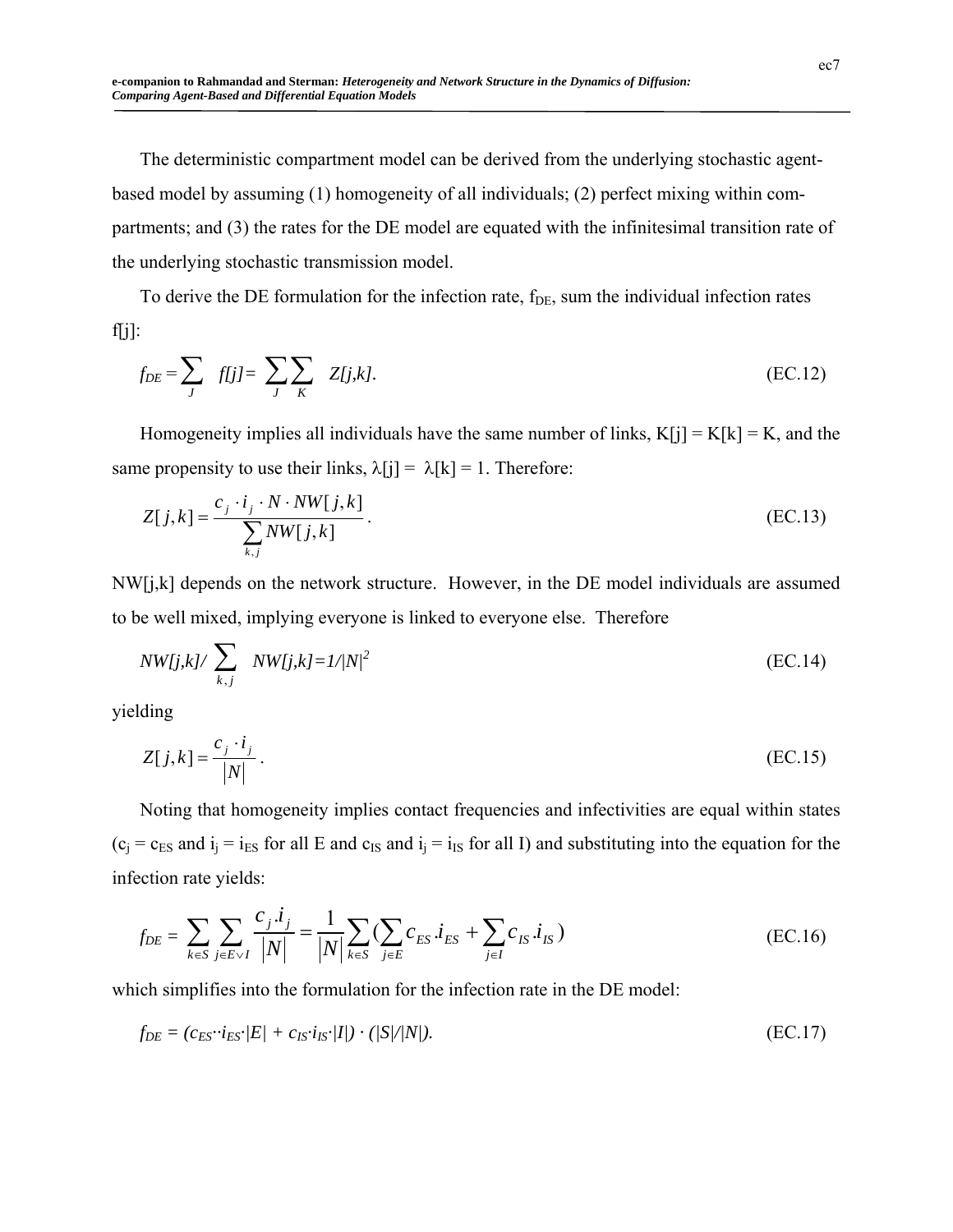The aggregate emergence and recovery rates in the DE are the sum of the expected individual emergence and recovery rates:

$$
e_{DE} = \sum_{j \in E} E(e[j]) = \sum_{j \in E} \varepsilon = |E|\varepsilon \text{ and } r_{DE} = \sum_{j \in I} E(r[j]) = \sum_{j \in I} \delta = |I|\delta
$$
 (EC.18)

which is the formulation for a first-order exponential delay with hazard rates ε and  $\delta$ , respectively. The full SEIR model is thus:<sup>1</sup>

$$
\frac{dS}{dt} = -f, \quad \frac{dE}{dt} = f - e, \quad \frac{dI}{dt} = e - r
$$
\n(EC.19)

$$
f = (c_{ES} \cdot i_{ES} \cdot E + c_{IS} \cdot i_{IS} \cdot I)(S/N) \tag{EC.20}
$$

$$
e = \varepsilon E \tag{EC.21}
$$

$$
r = \delta I \tag{EC.22}
$$

## **EC.3. Network Structure**

 $\overline{a}$ 

The connected and lattice networks are deterministic and hence the same in each AB simulation. The random, scale free, and small world networks are stochastic. Each AB simulation of these networks uses a different realization drawn from the appropriate network distribution. We assume, for each realization, a fixed network (FN) model: the structure of each network remains unchanged over the time horizon of the simulations. Moving from an FN to dynamic network in which arcs among nodes change over the time horizon of the epidemic, either exogenously or endogenously, would introduce additional mixing. The details of construction for each network follow.

**Connected:** every node is connected to every other node.

 $<sup>1</sup>$  Note that in the derivation of the individual-level AB model, the symbols S, E, I and R denote the sets of individu-</sup> als in the susceptible, exposed, infectious and removed states, respectively (with, e.g., |E| denoting the number of exposed individuals in the set E, while, consistent with standard practice, in the DE model (eq. 19-22), S, E, I and R are continuous, real-valued state variables representing the number of people in each state rather than the set of individuals in each state.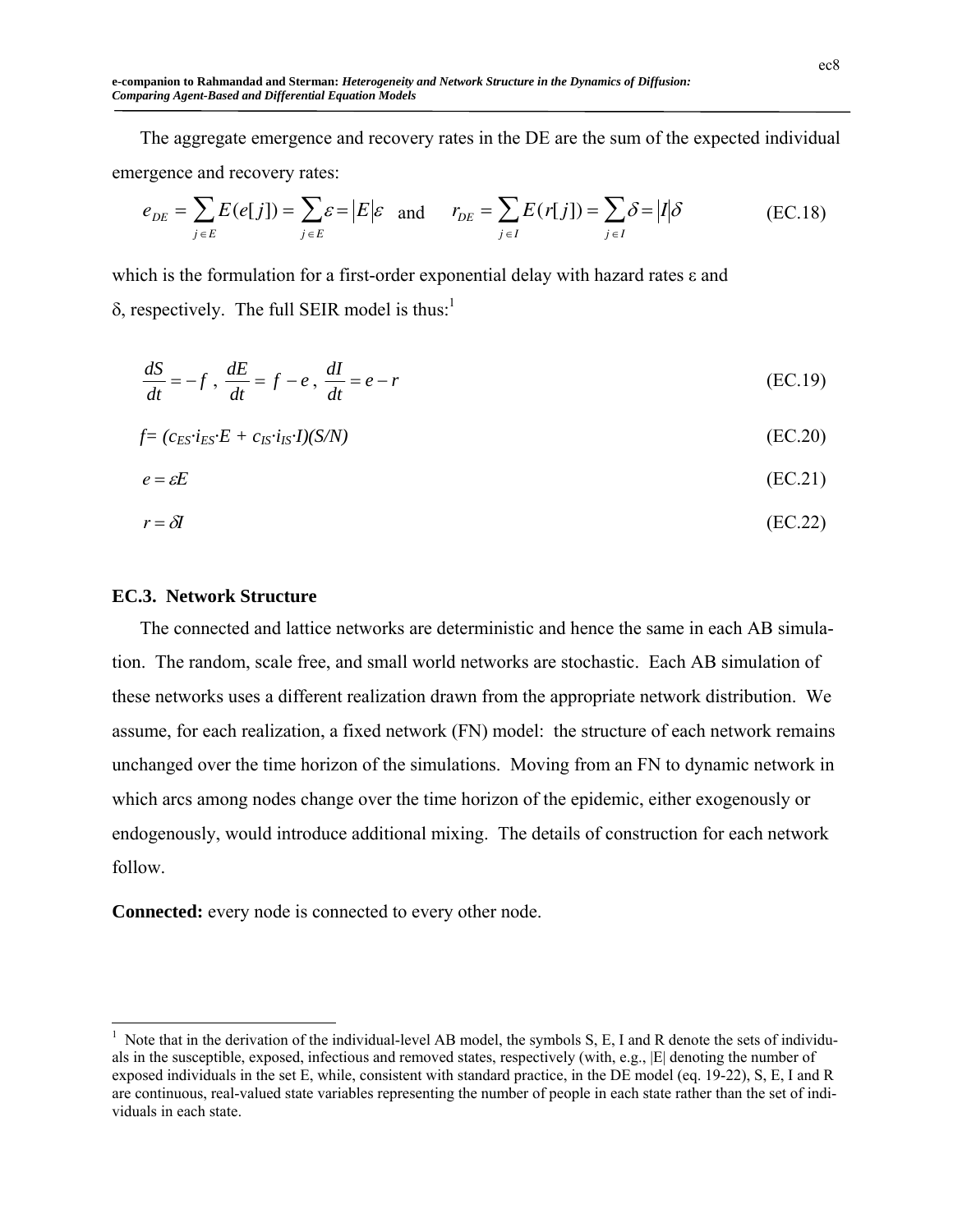**Random:** The probability of a connection between nodes i and j is fixed,  $p=k/(N-1)$ , where k is the average number of links per person. In the base case  $k = 10$  and  $N = 200$ . In the sensitivity analysis over population size,  $k = 6$  and 18 when  $N = 50$  and 800, respectively.

**Scale-free:** Barabasi and Albert (1999) outline the preferential attachment algorithm to grow scale-free networks. The algorithm starts with  $m_0$  initial nodes and adds new nodes one at a time. Each new node is connected to previous nodes through m new links, where the probability each existing node j receives one of the new links is m\*K[j]/ $\Sigma$ K[j] where K[j] is the number of links into node j. The probability that node j has connectivity smaller than k after t time steps is then:

$$
P(K[j]_t < k) = 1 - m^2 t/(k^2 (t + m_0))
$$
 (EC.23)

We use the same procedure with  $m = m_0 = k$  (the average number of links per person). Following the original paper (Albert 2005, personal communication), we start with  $m_0$  individuals connected to each other in a ring, and then add the rest of the  $N - m_0$  individuals to the structure. The model accompanying the online material includes the Java code used to implement all networks.

**Small World**: Following Watts and Strogatz (1998), we build the small world network by ordering all individuals into a one-dimensional ring lattice in which each individual is connected to the k/2 closest neighbors. Then we rewire these links to a randomly chosen member of the population with probability  $p = 0.05$ 

**Ring Lattice:** In the ring lattice each node is linked to the k/2 nearest neighbors on each side of the node (equivalent to the small world case with zero probability of long-range links.)

#### **EC.4. Histogram of Final Size for each network and heterogeneity condition**

Histograms for the fraction of the population ultimately infected (final size, F) are shown in Figure EC.3 for each network and heterogeneity condition. The heterogeneous cases are shown in blue and homogeneous cases in red.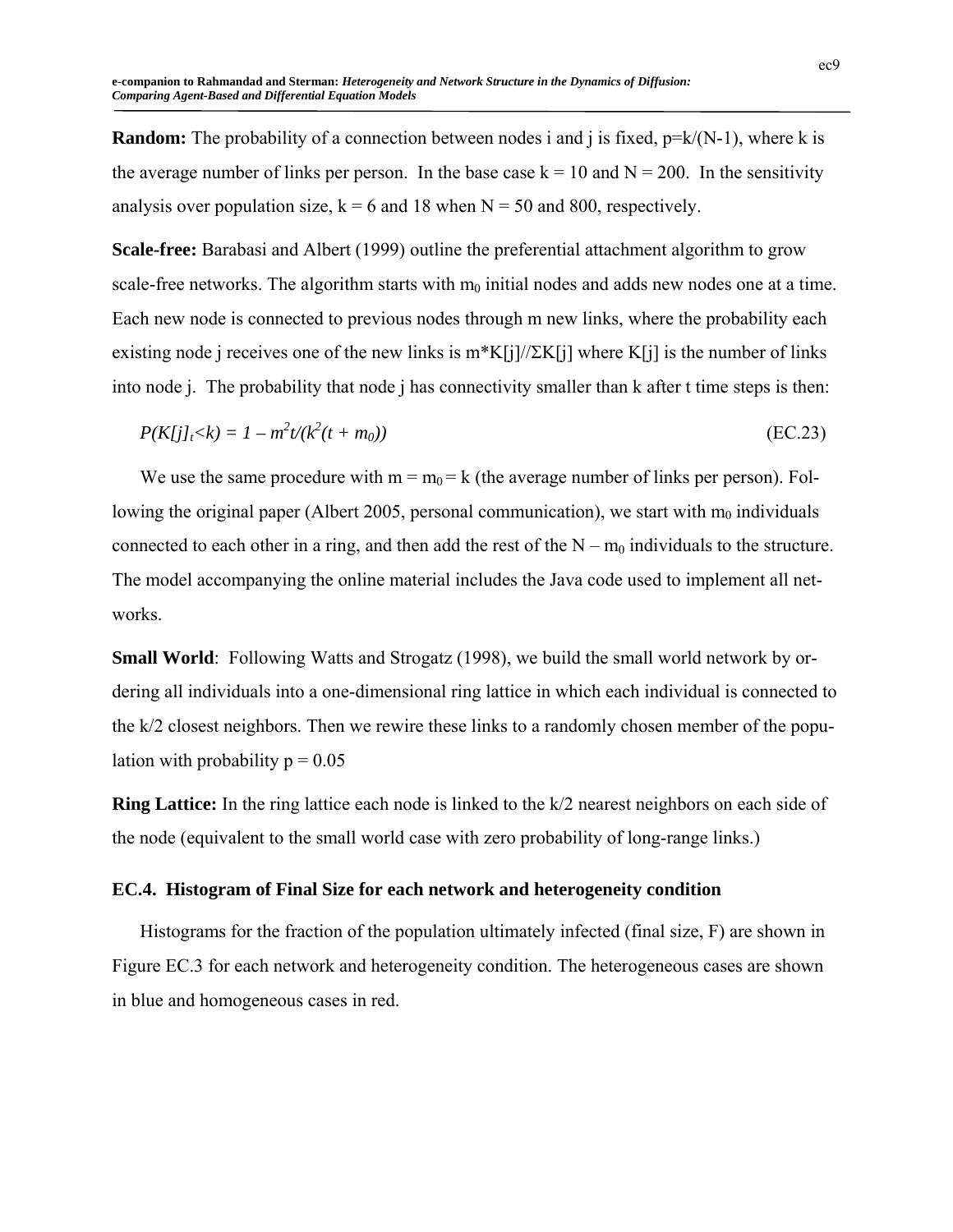





**Figure EC.3** Histograms for final size F. Red bars = homogeneous case; Blue bars = heterogeneous case. Vertical scales (% of cases in ensemble of 1000 simulations for each condition) differ. The value of F in the base case uncalibrated DE model is 0.983.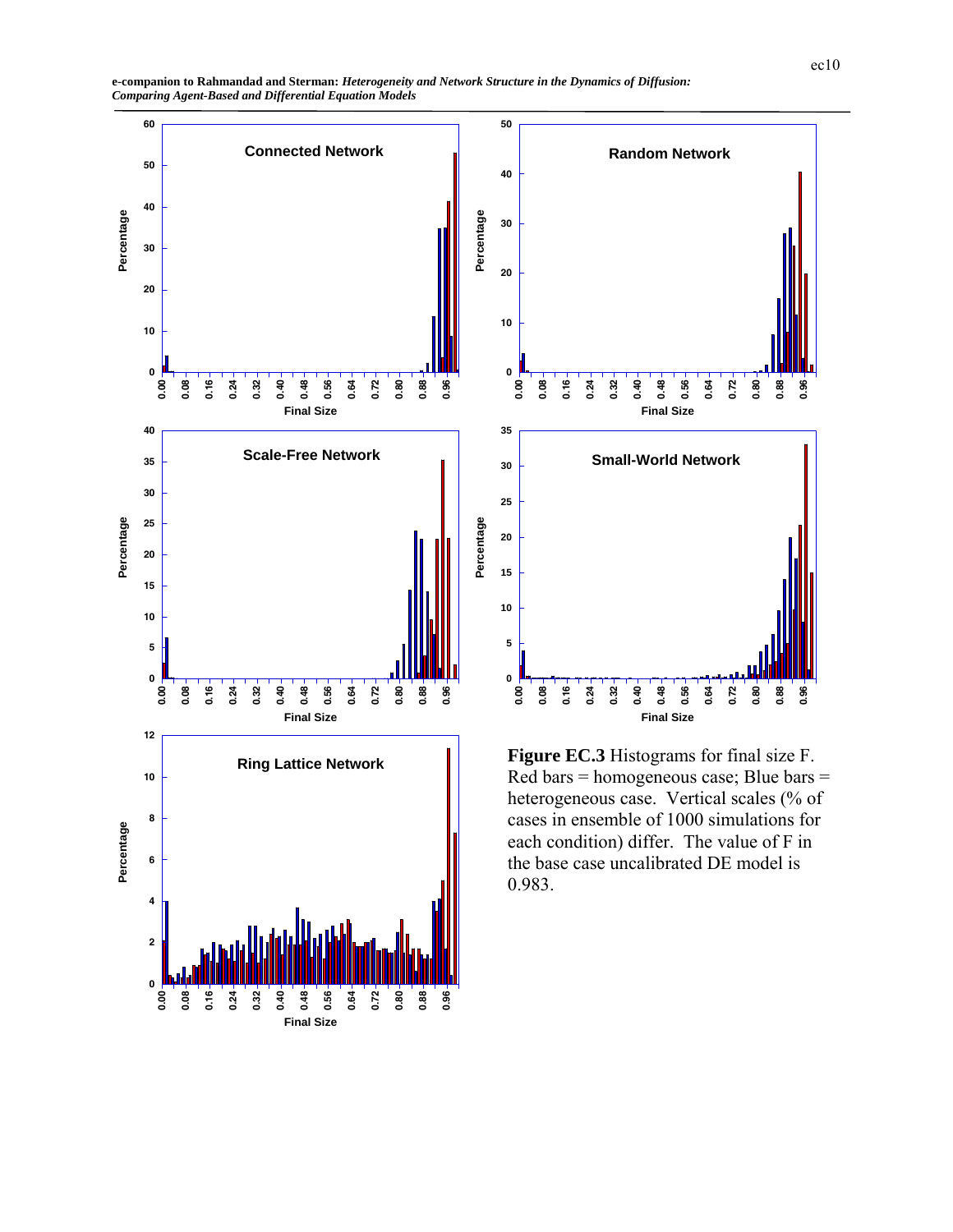#### **EC.5. The Calibrated DE Model**

 $\overline{a}$ 

We calibrate the DE model to the trajectory of the infectious population in 200 randomly selected simulations from each of the ten AB scenarios (5 networks x 2 heterogeneity conditions). The best-fit parameters for both infectivities ( $i<sub>ES</sub>$  and  $i<sub>IS</sub>$ ) and for the duration of the incubation phase  $(1/\varepsilon)$  are estimated by minimizing the sum of squared error between the recovered population in the AB simulation,  $R_{AB}$ , and the recovered population in the DE model,  $R_{DE}$ , from the start of the simulation through time T, subject to the DE model structure:

$$
\min_{i_{ES}, i_{IS}, 1/s} \sum_{t=0}^{T} [R_{DE}(t) - R_{AB}(t)]^2
$$
 (EC.24)

We use the Vensim<sup>TM</sup> software optimization engine for the estimation.<sup>2</sup>

The interval T is selected to capture the full lifecycle of the epidemic. Diffusion is faster in the connected, random, and scale-free cases, so  $T = 300$  days. Diffusion is slower in the small world and lattice networks, so  $T = 500$  days. The estimated parameters are constrained such that  $0 \le i_{ES}$ , i<sub>IS</sub> and  $0 \le 1/\varepsilon \le 30$  days.

Table EC.1 shows the calibration results, including the median and standard deviation for each parameter, the implied value of  $R_0$ , and the goodness of fit  $(R^2)$  for each of the ten scenarios. Also reported are the correlations among the three estimated parameters. The correlation matrix could be used to create joint parameter distributions consistent with each network and heterogeneity condition as the basis for monte-carlo simulations of the DE model that would approximate the variability generated by each network and heterogeneity condition in the stochastic AB model. Further work is needed to test this idea. Table EC.2 shows how well the trajectory of the calibrated DE model matches the AB models for the three metrics examined here, including final fraction infected, peak time, and peak prevalence.<sup>3</sup>

<sup>&</sup>lt;sup>2</sup> We chose not to estimate the mean duration of disease,  $1/\delta$ , because it is more likely to be constrained by clinical data than the incubation period and infectivities. Estimating 1/δ would further improve the ability of the DE to fit the realizations of the AB model by adding another important degree of freedom to the estimation.

 $3$  Other metrics may be relevant depending on model purpose. These include  $R_0$  (which, however, is strongly related to F), and the cost/benefit ratio for different policies (which depend on the particular disease and other situationspecific parameters). If data are available for a particular setting then the models and comparison procedure used here can be applied to assess differences between the AB and DE models and whether those differences are large or small relative to variation in outcomes arising from stochastic events, parameter uncertainty, feedbacks affecting individual behavior, model boundary, etc.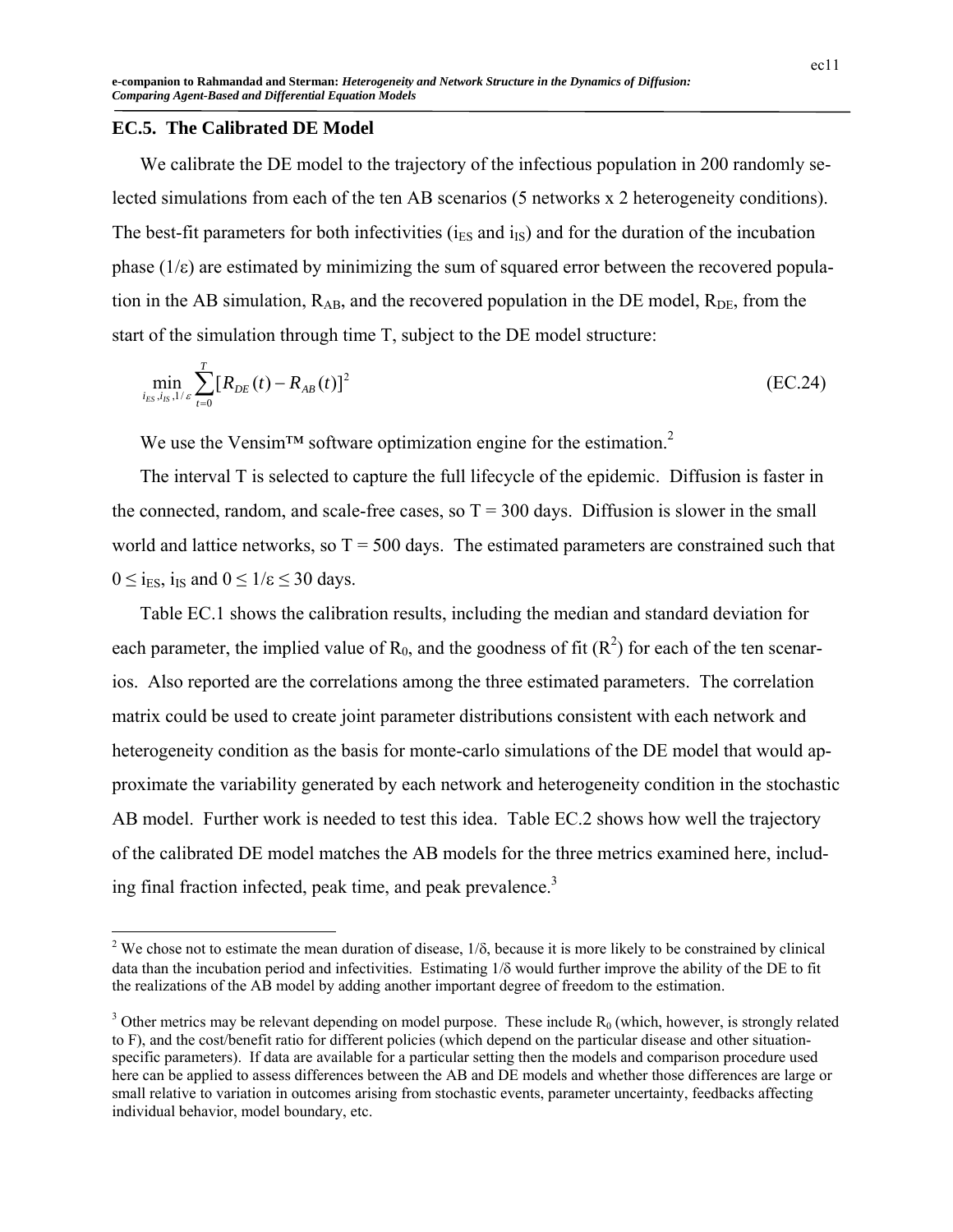Tables EC.1 and EC.2 show three main results: First, the calibrated DE models fit the AB dynamics well in all network and heterogeneity conditions and for all metrics we examine (median  $R^2 \ge 0.985$  in all conditions). Second, there is considerable variation in the estimated parameters for each realization within a given network and heterogeneity condition. Third, for all but the homogeneous fully connected case, the median estimates of the parameters, including the implied value of  $R_0$ , are biased compared to the underlying values.

To gain insight into why the deterministic compartment model captures the results of the stochastic AB model even when its mixing and homogeneity assumptions are violated, note that in deterministic SEIR compartment models,  $R_0$  is related to final size by  $R_0 = -\ln(1 - F)/F$  (Anderson and May 1991). In the compartment model here,  $R_0 = c_{ES}i_{ES}/\epsilon + c_{IS}i_{IS}/\delta$ . Therefore, when the value of F in a realization of the AB model differs from the base case of the DE, the estimated values of the transmission rates  $c_{ES}i_{ES}$  and  $c_{IS}i_{IS}$  and the incubation period  $1/\varepsilon$  will differ compared to their base values to yield the  $R_0$  implied by the value of F in that realization. Within the constraint given by  $-\ln(1 - F)/F = c_{FS}i_{FS}/\epsilon + c_{IS}i_{IS}/\delta$ , the timing of the epidemic, specifically the inflection point in cumulative cases, is then captured by the values of the incubation time  $1/\epsilon$ and transmission rates  $c_{ES}i_{ES}$  and  $c_{IS}i_{IS}$  that yield the best fit (slower diffusion, given a value of F, implies longer incubation times with correspondingly lower transmission rates). Matching the timing and slope of cumulative cases at the inflection point yields a good estimate of the peak time  $T_p$  and maximum prevalence  $I_{\text{max}}$ : the inflection point in cumulative cases occurs when the infection rate r is at its maximum because  $dR/dt = r$ . But  $r = \delta I$ , so the inflection point in R occurs when I is at its maximum, which, by definition, is the point  $(T_p, I_{max})$ .<sup>4</sup>

To understand the wide variation in estimated parameters within a network and heterogeneity condition, consider the homogeneous fully connected case. This condition corresponds to the mixing and homogeneity assumptions of the DE model; the only difference between the DE and

$$
FN = \int_{0}^{\infty} rdt = \int_{0}^{\infty} edt
$$
, while prevalence at time T is given by  $I_T = \int_{0}^{T} (e-r)dt$ .

l

<sup>4</sup> The fit between the DE and AB models is better for F, on average, than the fit for  $T_p$  and  $I_{max}$  because the timing and value of peak prevalence are subject to more random variation in the AB model than the final fraction afflicted. Cumulative cases is the product of the final fraction infected, F, and population, N,

Since the emergence and recovery flows e and r are subject to stochastic variation, the integral of their difference at any moment in time, and therefore the timing and maximum value of I, will typically be more variable than their common cumulative value at the end of the epidemic.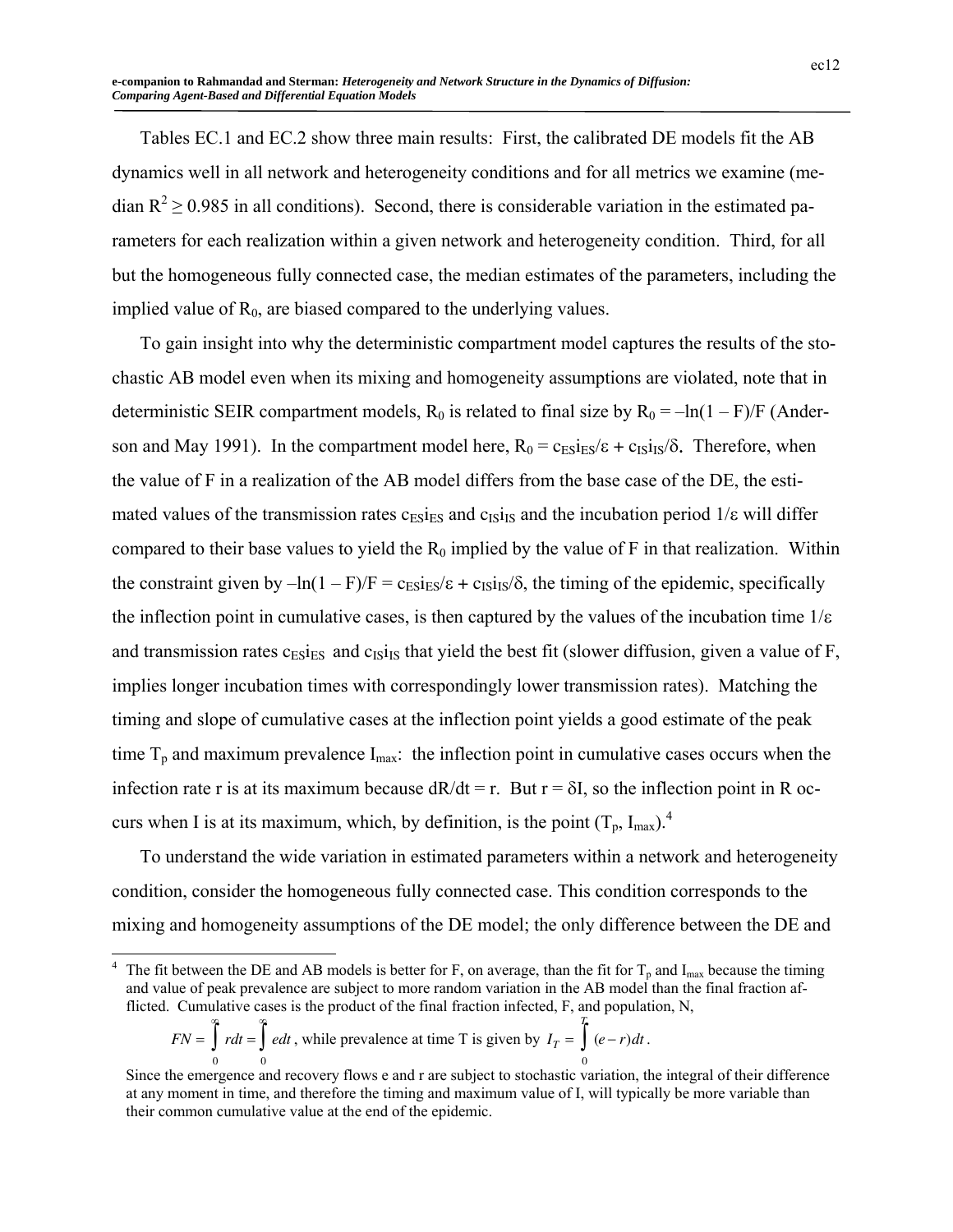the H= fully connected AB model is that the AB model treats discrete individuals with stochastic transitions between states rather than the continuous real-valued states and deterministic state transitions of the DE. As shown in Table EC.1, the median parameter estimates for the  $H = con$ nected AB model are close to the true values (the median  $R_0 = 4.21$  vs. the true value of 4.125). However, even when the mixing and homogeneity assumptions of the DE are satisfied there is still considerable variation in the parameter estimates for the individual realizations: the standard deviation in the estimated values of  $R_0 = 1.71$ . In cases where, by chance, fewer contacts are realized than expected, the epidemic will be milder than expected and the realized value of F smaller than the mean value (see Figure EC.3). To satisfy  $R_0 = -\ln(1 - F)/F$ , lower F requires that the estimated parameters adjust to yield lower  $R_0$ . In a realization with low F, the low estimate of  $R_0$  is quite different from the expected value, but is the best estimate of the basic reproduction rate for that particular epidemic, in which, by chance, transmission was in fact lower than expected. Thus the large spread in the estimated parameters within a given network and heterogeneity condition reflects the wide range of outcomes in the stochastic AB model.

To understand the third phenomenon (biased estimates in conditions other than the H= connected case), recall that heterogeneity and clustering lead to lower average values for F (Table 3 in the paper), which then forces the average value of  $R_0$  down via  $R_0 = -\ln(1 - F)/F$ . Therefore, when the mixing and heterogeneity assumptions of the DE are violated, the average estimates of transmission rates and incubation time, and hence  $R_0$ , will be biased.

The parameter values obtained by fitting the aggregate model to the data from an AB simulation (and therefore from the real world) not only capture the mean of individual attributes such as contact rates but also the impact of heterogeneity and network structure. When the network structure and degree of individual heterogeneity in the actual situation differ from the assumptions of the estimated model (whether DE or AB), the estimated model will be misspecified and the parameter estimates biased. Modelers often use both micro-level and aggregate data to parameterize both AB and DE models. The estimation results suggest caution must be exercised in doing so, and in comparing parameter values across different models (Fahse et al. 1998). Note also that the ability to reproduce historical data does not imply that calibrated compartment models will respond to policies the same way the AB models do (Table EC.8).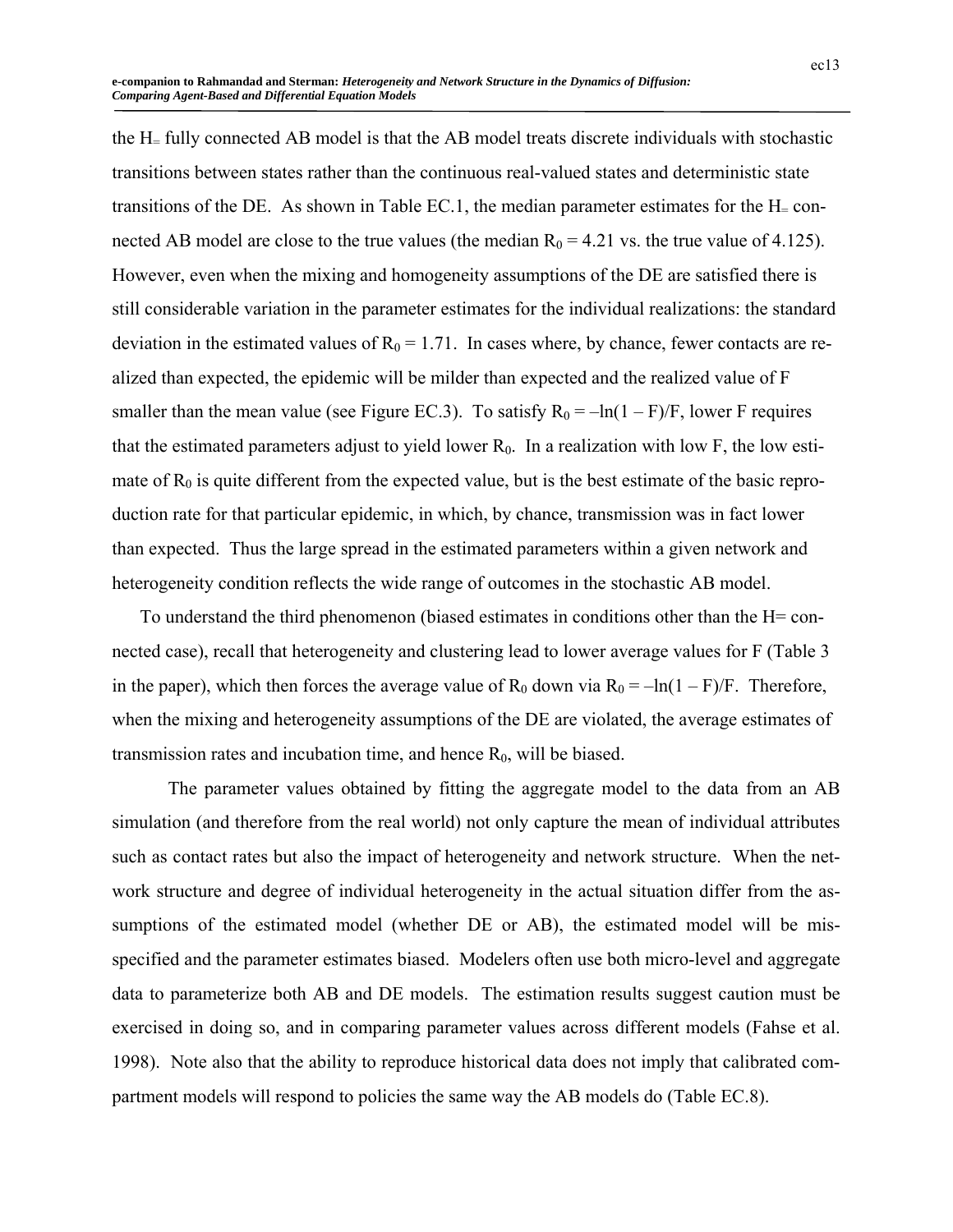| <b>Parameter</b>                                                                    |                            |         | <b>Connected</b> |         | Random     |         | Scale-free |           | <b>Small World</b> |           | Lattice    |
|-------------------------------------------------------------------------------------|----------------------------|---------|------------------|---------|------------|---------|------------|-----------|--------------------|-----------|------------|
|                                                                                     |                            | $H_{-}$ | $H_{\neq}$       | $H_{-}$ | $H_{\neq}$ | $H_{-}$ | $H_{\neq}$ | $H_{\pm}$ | $H_{\neq}$         | $H_{\pm}$ | $H_{\neq}$ |
| Infectivity of                                                                      | <b>Median</b>              | 0.045   | 0.053            | 0.044   | 0.049      | 0.034   | 0.065      | 0.025     | 0.026              | 0.025     | 0.040      |
| Exposed $i_{ES}$                                                                    | $\sigma$                   | 0.021   | 0.088            | 0.023   | 0.171      | 0.093   | 0.245      | 0.055     | 0.135              | 0.280     | 0.310      |
| Infectivity of                                                                      | <b>Median</b>              | 0.100   | 0.025            | 0.047   | 0.081      | 0.081   | 0.061      | 0.050     | 0.015              | 0.023     | 0.015      |
| Infectious $i_{IS}$                                                                 | $\sigma$                   | 0.115   | 0.067            | 0.068   | 0.058      | 0.068   | 0.048      | 0.076     | 0.060              | 0.037     | 0.032      |
| Average In-                                                                         | <b>Median</b>              | 14.46   | 10.87            | 12.13   | 6.73       | 12.43   | 3.61       | 21.21     | 16.47              | 6.80      | 3.50       |
| cubation<br>Time $1/\varepsilon$                                                    | $\sigma$                   | 4.57    | 5.14             | 4.88    | 5.32       | 5.43    | 4.66       | 7.81      | 8.53               | 13.05     | 10.70      |
| Implied $R_0 =$                                                                     | <b>Median</b>              | 4.21    | 2.96             | 3.10    | 2.54       | 3.15    | 2.27       | 3.35      | 2.54               | 1.61      | 1.35       |
| $c_{ES}$ *i <sub>ES</sub> / $\varepsilon$ +<br>$c_{1s}$ *i <sub>ls</sub> / $\delta$ | $\sigma$                   | 1.71    | 0.62             | 0.58    | 0.52       | 0.66    | 0.64       | 0.88      | 0.66               | 0.81      | 0.55       |
| $R^2$                                                                               | <b>Median</b>              | 0.999   | 0.999            | 0.999   | 0.999      | 0.999   | 0.999      | 0.998     | 0.998              | 0.985     | 0.987      |
|                                                                                     | $\sigma$                   | 0.025   | 0.049            | 0.017   | 0.050      | 0.016   | 0.039      | 0.040     | 0.059              | 0.056     | 0.043      |
|                                                                                     | $i_{ES}, i_{IS}$           | $-0.70$ | $-0.08$          | $-0.80$ | 0.16       | $-0.29$ | 0.48       | $-0.30$   | $-0.19$            | 0.04      | 0.19       |
| <b>Correlations</b>                                                                 | $i_{ES}$ , $1/\varepsilon$ | 0.61    | $-0.20$          | 0.54    | $-0.40$    | $-0.08$ | $-0.53$    | $-0.21$   | $-0.25$            | $-0.49$   | $-0.46$    |
|                                                                                     | $i_{IS}$ , $1/\varepsilon$ | $-0.31$ | $-0.75$          | $-0.73$ | $-0.80$    | $-0.53$ | $-0.71$    | $-0.17$   | $-0.33$            | $-0.06$   | $-0.34$    |

**Table EC.1** Median and standard deviation, σ, of estimated parameters for the calibrated DE model. Reports results of 200 randomly selected runs of the AB model for each cell of the experimental design. Compare to base case parameters  $i_{ES} = 0.05$ ,  $i_{IS} = 0.06$ ,  $1/\epsilon = 15$  days. The median and standard deviation of the basic reproduction number,  $R_0 = c_{\text{FS}} i_{\text{FS}} / \varepsilon + c_{\text{IS}} i_{\text{IS}} / \delta$ , computed from the estimated parameters, is also shown. The table also shows the correlations among the different estimated parameters in each network and heterogeneity setting.

| <b>Metric</b>             | Conf.        |           | <b>Connected</b> |         | <b>Random</b> |         | <b>Scale-free</b> |           | <b>Small World</b> |         | Lattice    |
|---------------------------|--------------|-----------|------------------|---------|---------------|---------|-------------------|-----------|--------------------|---------|------------|
|                           | <b>Bound</b> | $H_{\pm}$ | $H_{\neq}$       | $H_{-}$ | $H_{\neq}$    | $H_{-}$ | $H_{\neq}$        | $H_{\pm}$ | $H_{\neq}$         | $H_{-}$ | $H_{\neq}$ |
| <b>Final Size</b>         | 95%          | 99.5      | 94               | 96      | 95.5          | 90      | 87.5              | 97.5      | 91.5               | 96      | 95         |
|                           | 90%          | 95.5      | 89.5             | 88.5    | 89            | 87      | 84.5              | 89.5      | 87.5               | 90      | 89.5       |
| Peak Time,                | 95%          | 97        | 93.5             | 95.5    | 91.5          | 93.5    | 93.5              | 96        | 93.5               | 89.5    | 93         |
| $\mathsf{T}_{\mathsf{p}}$ | 90%          | 95        | 88.5             | 90      | 86.5          | 91.5    | 89.5              | 94.5      | 87.5               | 85.5    | 79.5       |
| Peak Prev,                | 95%          | 97.5      | 96.5             | 97.5    | 95.5          | 97.5    | 98.5              | 97        | 98                 | 94      | 95.5       |
| $I_{\text{max}}$          | 90%          | 92.5      | 93.5             | 89.5    | 83.5          | 86      | 93.5              | 92        | 91.5               | 75.5    | 85         |

**Table EC.2** The percentage of the 200 fitted DE simulations falling inside the 95% and 90% confidence intervals defined by the ensemble of AB simulations for Final Size, Peak Time, and Peak Prevalence, under each network and heterogeneity condition.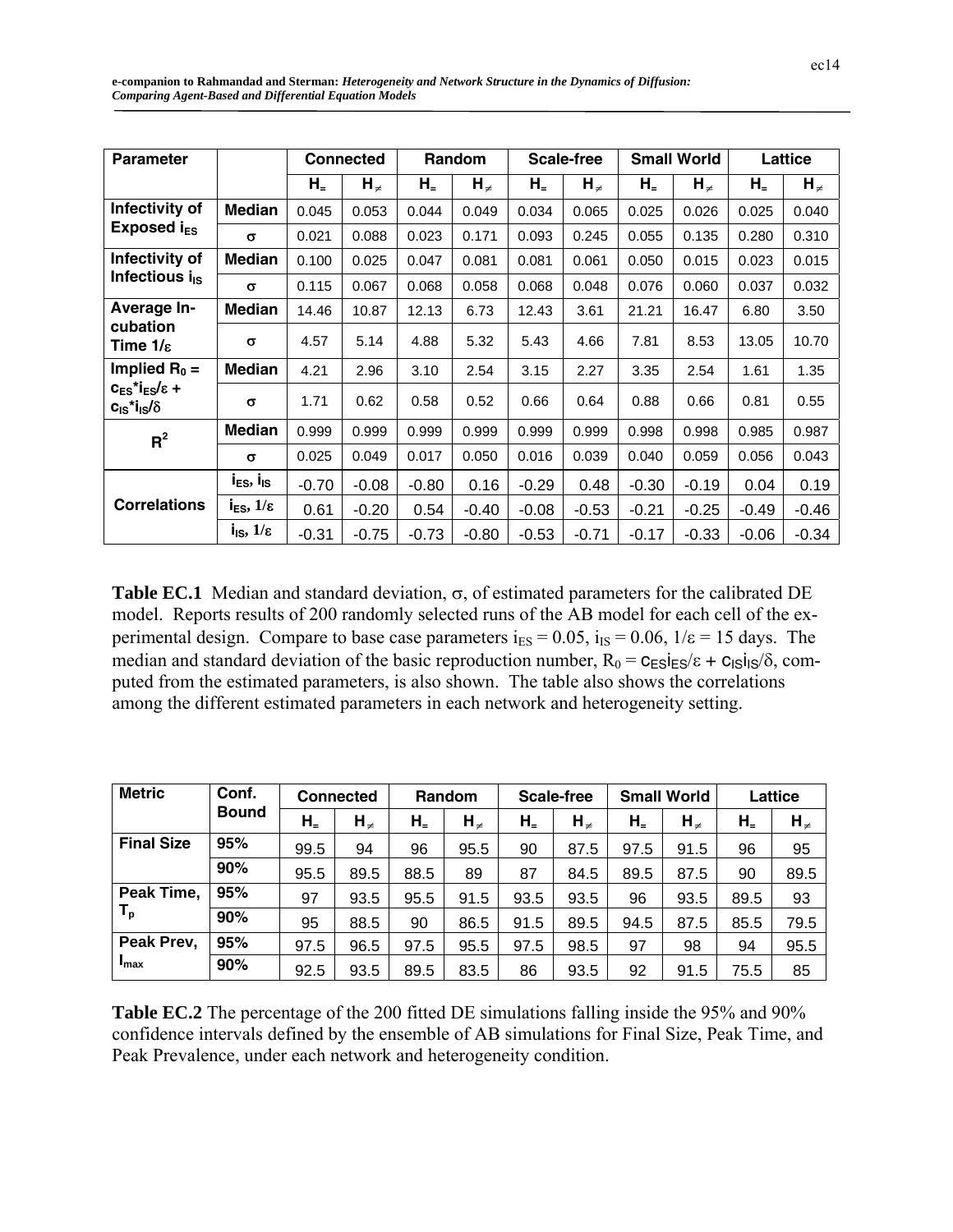### **EC.6. Sensitivity to population size**

 $\overline{a}$ 

To investigate the sensitivity of the results to population size, we repeat the analysis for populations of 50 and 800 individuals ( $\pm$  a factor of 4 from the base case)<sup>5</sup>. For each population we run 1000 simulations for each network and heterogeneity condition. Table EC.3 reports mean and standard deviation of each metric for each population size. Values of each metric in the base case DE model are shown in parentheses under each metric name (left column). \*/\*\* indicates the DE simulation falls outside the 95/99% confidence bound defined by the ensemble of AB simulations.

In the N = 50 case, the uncalibrated DE values of  $T_p$  and I<sub>max</sub> fall within the range capturing 95% of the AB realizations in all network type and heterogeneity conditions. In the  $N = 800$ case, the uncalibrated DE values of  $T_p$  fall within the range capturing 95% of the AB realizations in all cases except the H= small world case, which falls within the 99% range. The DE values of  $I_{\text{max}}$  under N = 800 fall within the 95% range for all cases except the small world and lattice (both H= and H<sub>≠</sub>). In the N = 50 case, the DE values of F fall within the 95% range of AB realizations for all homogenous network conditions, and within the 99% range for all heterogeneous conditions. In the N=800 case, the DE values of F generally fall outside the interval capturing 95% of the AB realizations, with better fit for the H= than  $H_{\neq}$  cases. Nevertheless, note that the mean value of F in the  $N = 800$  case across all conditions is 87.3%, much closer to the DE value of 98.3% than the mean of 80.1% in the  $N = 50$  case.

In sum the results are generally robust to population size. Across populations varying by a factor of 16, the peak burden on public health resources and the time available to policymakers to deploy those resources in the deterministic compartment model fall within the envelope encompassing 95% of the AB realizations in most conditions, the primary exception again being the lattice. Also like the  $N = 200$  case, cumulative prevalence in the DE is higher than in the AB models and tends to fall outside the 95% outcome interval, particularly for the heterogeneous cases. As population changes we observe what is predicted in theory, specifically that an increase in population reduces the variability of results, so that the population of 50 has larger confidence intervals in the AB simulations. This is expected as the impact of stochastic events and the dif-

 $<sup>5</sup>$  Mean links per node (k) must be scaled along with population. We use the scaling scheme that preserves the aver-</sup> age distance between nodes in the random network (Newman 2003), yielding k=6 and k=18 for N=50 and N=800.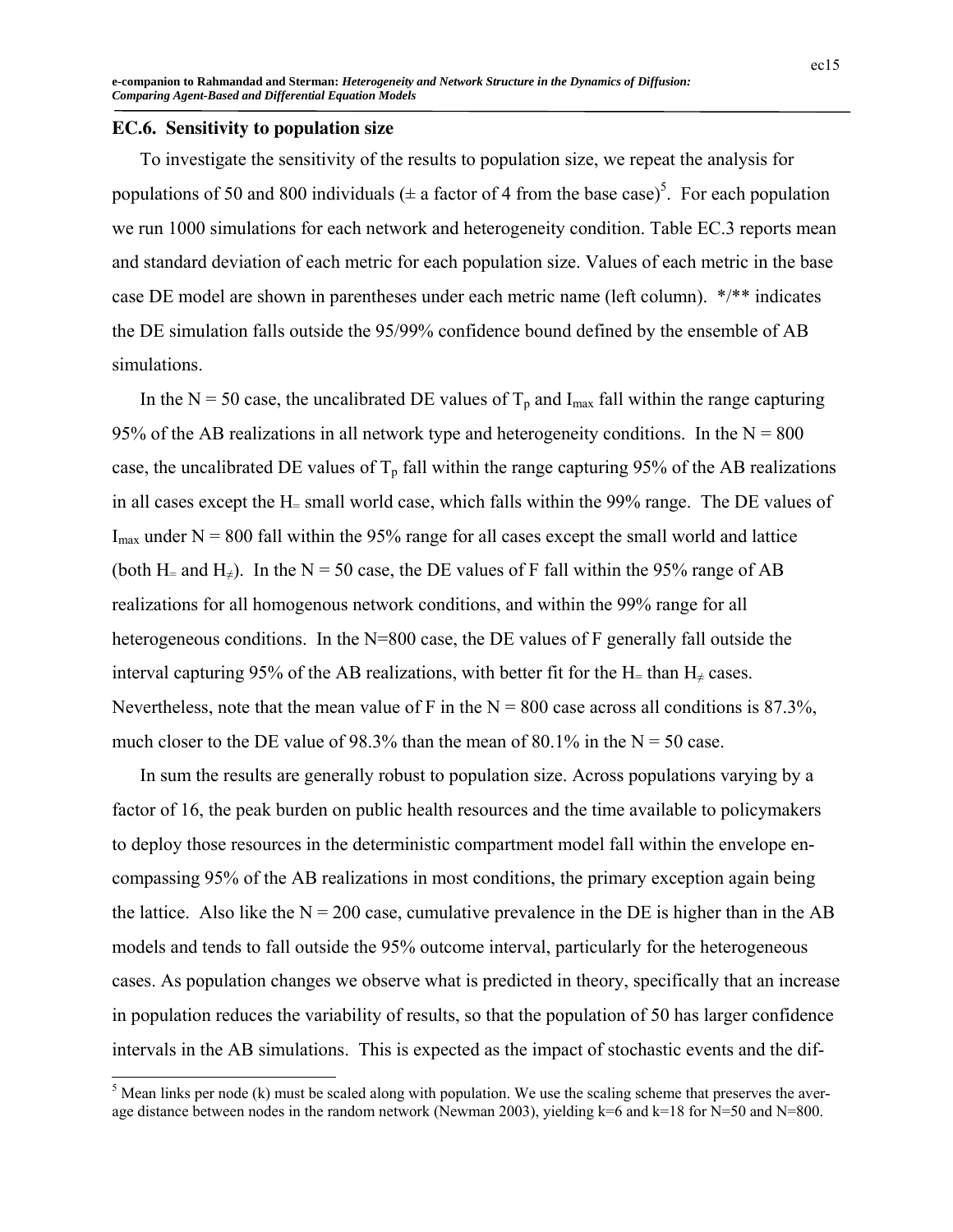ference between the continuous flow assumptions of the DE model and the treatment of discrete individuals in the AB model should prove more important in smaller populations. Moreover, increased variability increases the peak prevalence for smaller populations since the maximum of the symptomatic population, a random variable, grows with increased variability.

| Population N=800      |           |           | Connected  |           | Random     |           | Scale-free |           | Small World |           | Lattice    |
|-----------------------|-----------|-----------|------------|-----------|------------|-----------|------------|-----------|-------------|-----------|------------|
|                       |           | $H_{\pm}$ | $H_{\neq}$ | $H_{\pm}$ | $H_{\neq}$ | $H_{\pm}$ | $H_{\neq}$ | $H_{\pm}$ | $H_{\neq}$  | $H_{\pm}$ | $H_{\neq}$ |
| <b>Final Size</b>     | Mean      | 0.95      | $0.90**$   | $0.94*$   | $0.88**$   | $0.94**$  | $0.82**$   | 0.95      | $0.89**$    | 0.82      | $0.64**$   |
| (0.983)               | $\sigma$  | 0.17      | 0.18       | 0.15      | 0.17       | 0.16      | 0.20       | 0.14      | 0.18        | 0.24      | 0.27       |
|                       | % F < 0.1 | 3.1       | 3.9        | 2.4       | 3.5        | 2.7       | 5.6        | 2.1       | 3.9         | 2.2       | 4.8        |
| Peak Time,            | Mean      | 58.2      | 51.9       | 61.4      | 55.6       | 66.4      | 46         | 99.6*     | 87.6        | 153.8     | 130        |
| $T_p$ (57.2)          | $\sigma$  | 12.4      | 12.4       | 13.1      | 12.9       | 14.2      | 13.4       | 22.4      | 23.4        | 123.7     | 101.9      |
| Peak Prev.,           | Mean      | 27        | 25.9       | 26        | 24.6       | 24.9      | 23.5       | $18.8**$  | $18.2**$    | $5.4**$   | $5.0**$    |
| $I_{\text{max}}(27%)$ | $\sigma$  | 5         | 5.4        | 4.3       | 4.9        | 4.1       | 5.9        | 3.4       | 4.1         | 1.6       | 1.7        |
|                       |           |           |            |           |            |           |            |           |             |           |            |

| Population N=50                                      |           |         | Connected  |       | Random     |         | Scale-free |             | Small World |           | Lattice    |  |
|------------------------------------------------------|-----------|---------|------------|-------|------------|---------|------------|-------------|-------------|-----------|------------|--|
|                                                      |           | $H_{=}$ | $H_{\neq}$ | $H_+$ | $H_{\neq}$ | $H_{=}$ | $H_{\neq}$ | ${\sf H}_=$ | $H_{\neq}$  | $H_{\pm}$ | $H_{\neq}$ |  |
| <b>Final Size</b><br>(0.983)                         | Mean      | 0.96    | 0.90       | 0.89  | $0.81*$    | 0.85    | $0.80*$    | 0.80        | $0.70*$     | 0.70      | $0.60*$    |  |
|                                                      | $\sigma$  | 0.14    | 0.17       | 0.17  | 0.21       | 0.22    | 0.20       | 0.25        | 0.27        | 0.28      | 0.27       |  |
|                                                      | % F < 0.1 | 2.1     | 3.5        | 3.2   | 5.5        | 3.3     | 5.8        | 2.8         | 4.7         | 3         | 3.8        |  |
| Peak Time,                                           | Mean      | 39.92   | 37.89      | 42.99 | 40.36      | 48.9    | 38.5       | 51.26       | 47.99       | 48.52     | 46.86      |  |
| $T_p$ (37.8)                                         | $\sigma$  | 12.43   | 13.17      | 16.13 | 16.98      | 21.1    | 16.9       | 26.71       | 27.2        | 28.68     | 30.05      |  |
| Peak Prev.,<br>$I_{\text{max}}$ (27.5 <sup>6</sup> ) | Mean      | 33.2    | 31.4       | 29.3  | 27         | 25.9    | 27         | 22.1        | 20.3        | 18.9      | 17.3       |  |
|                                                      | $\sigma$  | 7.29    | 7.85       | 7.47  | 8.18       | 8.21    | 7.99       | 7.85        | 7.94        | 7.11      | 6.75       |  |

**Table EC.3** Results for populations of 50 and 800.

## **EC.7.** Sensitivity to R<sub>0</sub>

 $\overline{a}$ 

We vary  $R_0$  from half to double the base case value by scaling the contact frequencies for the E and I populations equally. Specifically, the low case gives  $c_{ES} = 2$  and  $c_{IS} = 0.625$  yielding R<sub>0</sub> = 2.0625, and the high case gives  $c_{ES}$  = 8 and  $c_{IS}$  = 2.5, yielding  $R_0$  = 8.25. We repeat the base case analysis with these parameter settings. Table EC.4 reports the mean and standard deviation

<sup>&</sup>lt;sup>6</sup> Note that values of  $T_p$  and I<sub>max</sub> in the DE depend on population N. The course of the epidemic depends on the initial fraction of the population susceptible to infection. All simulations begin with 2 randomly selected individuals in the emergence phase, and therefore  $N - 2$  susceptibles. Hence the susceptible fraction of the population is initially 96% (48/50) when N = 50 and 99.75% (798/800) when N = 800.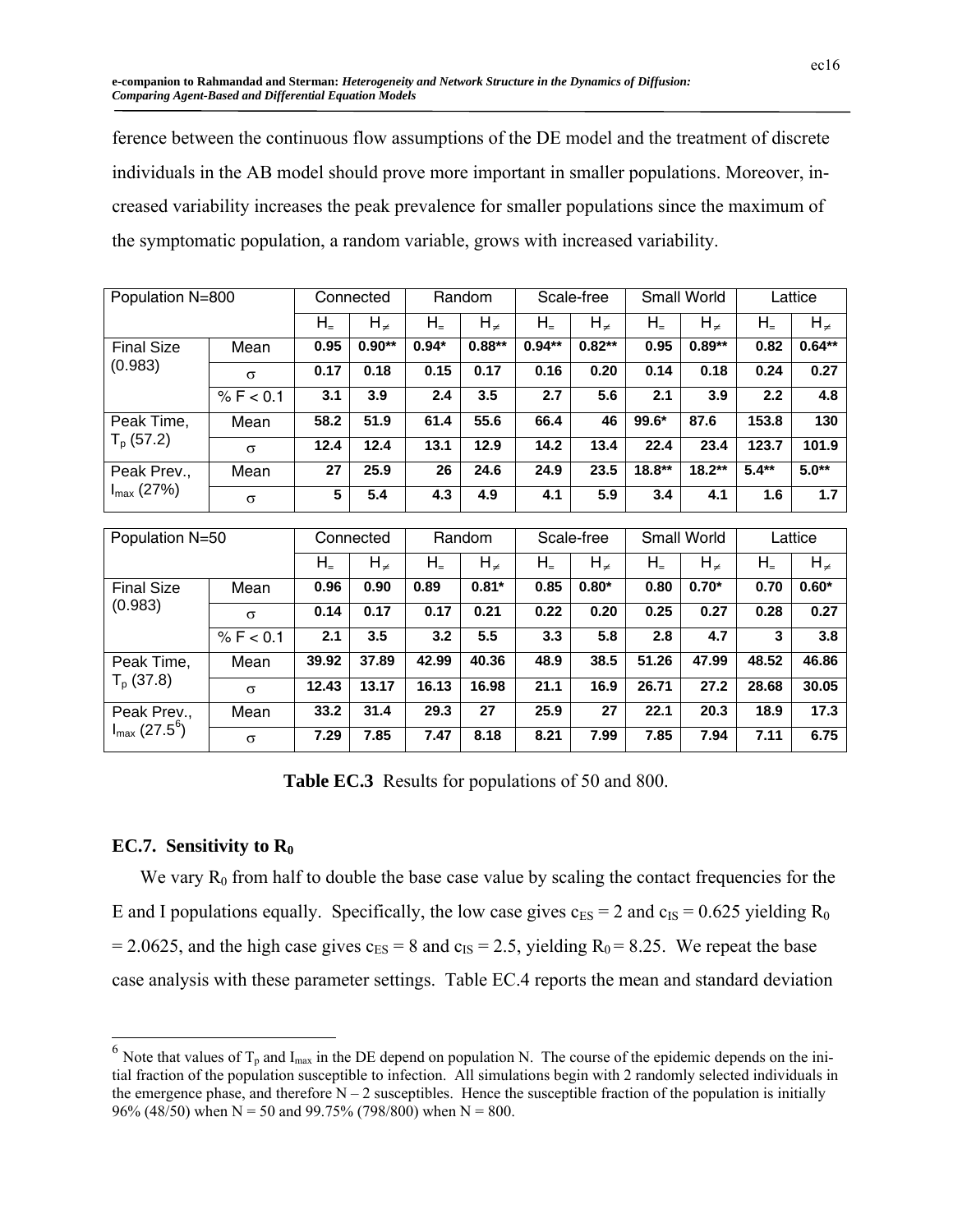for the three metrics for each value of  $R_0$ . Values of each metric in the base case DE model are shown in parentheses under each metric name (left column). \*/\*\* indicates the DE simulation falls outside the 95/99% confidence bound defined by the ensemble of AB simulations.

| Sensitivity:              |           |           | Connected  |           | Random               |           | Scale-free |                    | <b>Small World</b> | Lattice   |            |
|---------------------------|-----------|-----------|------------|-----------|----------------------|-----------|------------|--------------------|--------------------|-----------|------------|
| $R_0 = 2.0625$            |           | $H_{\pm}$ | $H_{\neq}$ | $H_{\pm}$ | $H_{\neq}$           | $H_{\pm}$ | $H_{\neq}$ | $H_{\pm}$          | $H_{\neq}$         | $H_{\pm}$ | $H_{\neq}$ |
| Final Size, F             | Mean      | 0.68      | 0.65       | 0.56      | $0.53**$             | $0.54*$   | $0.52**$   | $0.25**$           | $0.21**$           | $0.13**$  | $0.12**$   |
| (0.814)                   | $\sigma$  | 0.30      | 0.28       | 0.30      | 0.28                 | 0.29      | 0.26       | 0.21               | 0.20               | 0.10      | 0.09       |
|                           | % F < 0.1 | 16.4      | 15.9       | 22.1      | 21.8                 | 22        | 20.7       | 31.7               | 39.7               | 43.7      | 46.4       |
| Peak Time,                | Mean      | 85.8      | 72.0       | 87.2      | 76.7                 | 66.5      | 61.9       | 76.8               | 65.1               | 51.9      | 47.9       |
| $T_p(93.7)$               | $\sigma$  | 44.6      | 35.6       | 51.7      | 44.4                 | 37.5      | 34.5       | 64.4               | 57.6               | 41.0      | 35.8       |
| Peak Prev.,               | Mean      | 26.4      | 27.9       | 20.6      | 21.8                 | 24.2      | 24.4       | $9.2*$             | $8.7*$             | $6.6**$   | $6.5***$   |
| $I_{max}$ (12.6%)         | $\sigma$  | 12.3      | 12.7       | 11.5      | 11.7                 | 13.0      | 12.6       | 5.5                | 5.9                | 3.6       | 3.5        |
|                           |           |           |            |           |                      |           |            |                    |                    |           |            |
| Sensitivity:              |           |           | Connected  |           | Random<br>Scale-free |           |            | <b>Small World</b> |                    |           | Lattice    |
| $R_0 = 8.25$              |           | $H_{\pm}$ | $H_{\neq}$ | $H_{\pm}$ | $H_{\neq}$           | $H_{\pm}$ | $H_{\neq}$ | $H_{\pm}$          | $H_{\neq}$         | $H_{\pm}$ | $H_{\neq}$ |
| Final Size, F<br>(0.9997) | Mean      | 1.00      | 0.98       | 0.99      | $0.97**$             | 0.98      | $0.94**$   | 1.00               | 0.98               | 0.99      | 0.96       |
|                           | $\sigma$  | 0.04      | 0.09       | 0.06      | 0.06                 | 0.07      | 0.12       | 0.05               | 0.08               | 0.07      | 0.12       |
|                           | % F < 0.1 | 0.2       | 0.8        | 0.4       | 0.4                  | 0.5       | 1.6        | 0.3                | 0.7                | 0.4       | 0.5        |

| <b>Table EC.4</b> Sensitivity to $R_0$ |
|----------------------------------------|
|                                        |

Peak Time, | Mean | 30.7 | 29.9 | 32.5 | 32.3 | 30.6 | 30.3 | 45.4\* | 45.3\* | 65.0\* | 67.8\* Tp (29.6) <sup>σ</sup> **4.9 5.5 5.6 6.0 5.8 6.9 8.8 10.2 26.7 29.7**  Peak Prev., | Mean | 36.2 | 34.8 | 34.9 | 33.3 | 34.5 | 32.4 | 31.2 | 29.5 | 19.6<sup>\*\*</sup> | 18.0<sup>\*\*</sup> Imax (34.2%) <sup>σ</sup> **3.4 4.2 3.7 3.6 3.7 4.9 3.9 4.2 4.4 4.4** 

In the low R<sub>0</sub> case, the base DE value of  $T_p$  falls within the range capturing 95% of the AB realizations in all networks and heterogeneity conditions. In the high  $R_0$  case, the base value of  $T<sub>p</sub>$  falls within the 95% interval for the connected, random, and scale free networks, and within the 99% interval for the small world and lattice. Higher  $R_0$  reduces the incidence of early quenching, reducing the width of the interval capturing  $95\%$  of the AB outcomes. In the low  $R_0$ case, the base DE value of Imax falls within the 95% interval for the connected, random, and scale free cases, within the 99% interval for the small world case, and outside the 99% interval for the lattice. In the high  $R_0$  case, the base DE value of  $I_{max}$  falls inside the 95% interval for all conditions except the lattice. In the low  $R_0$  case, the DE value of F falls outside the 95% interval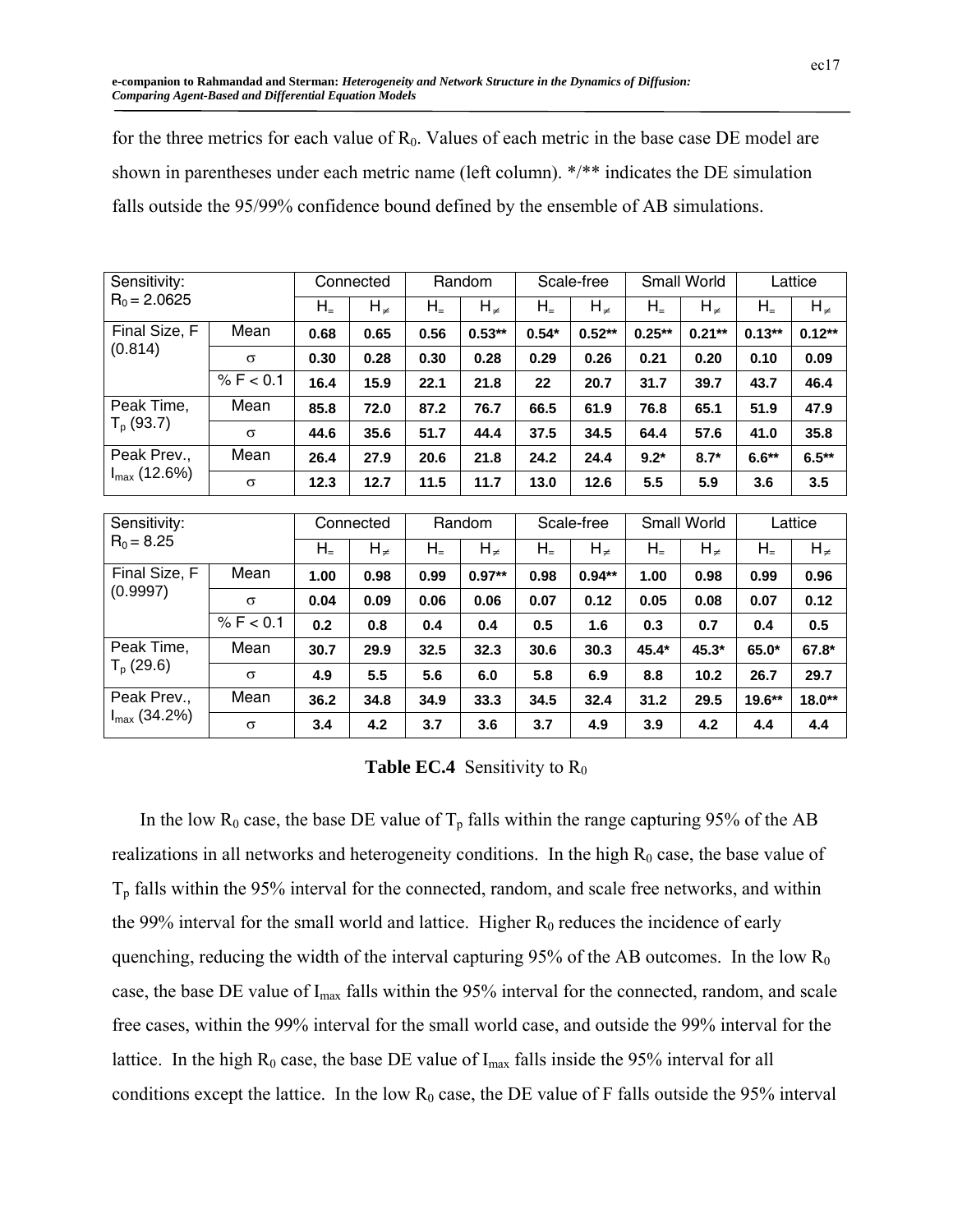of AB realizations in all cases except the connected and  $H$ = random network. In the high  $R_0$  case the DE value of F falls inside the 95% interval for all cases except the heterogeneous conditions of the random and scale free networks, even though the standard deviation of F in these cases is much smaller than in the low  $R_0$  cases.

## **EC.8. Sensitivity to Disease Natural History**

In reality, the infectivity of an infected individual varies over time. Typically, infectivity is initially zero, gradually rises, and finally wanes as the individual recovers. In many cases, individuals become infectious before becoming symptomatic. One way to capture time-varying infectivity is to add additional compartments to the E and I states, each with a potentially different infectivity, with the number of additional compartments large enough to approximate the distribution of infectivity well enough for the purpose. Here, we maintain the four compartment structure of the SEIR model and capture the possibility that late-stage incubating individuals become infectious by allowing  $0 < i_{ES} < i_{IS}$ .

To examine the sensitivity of results to this assumption, we test the opposite extreme, where  $i<sub>ES</sub> = 0$ , implying all exposed individuals remain uninfectious. We maintain the base case value of  $R_0 = 4.125$  by changing the infectivities to  $i_{ES} = 0$  and  $i_{IS} = 0.22$  and keeping all the other parameters at the base value, ensuring that the only difference between the base case and this case is the distribution of infectivity between the E and I states. Table EC.5 reports the results. Values of each metric in the base case DE model are shown in parentheses under each metric name (left column). \*/\*\* indicates the DE simulation falls outside the 95/99% confidence bound defined by the ensemble of AB simulations. Note that since we keep  $R_0$  at its original base case value, the final size of the epidemic (98.3% of the population afflicted) remains the same. However, since a newly infected individual cannot infect others until later, the peak time is later; slower growth also lowers peak prevalence compared to the base case. Nevertheless, as in the base case, the DE value of  $T_p$  falls within the 95% interval of AB realizations in all network and heterogeneity conditions. Also as in the base case, the DE value of  $I_{\text{max}}$  falls within the 95% interval of outcomes for all cases except the small world and lattice networks. And as in the base case, the DE value of F falls outside the 95% interval in all  $H<sub>±</sub>$  conditions, with somewhat better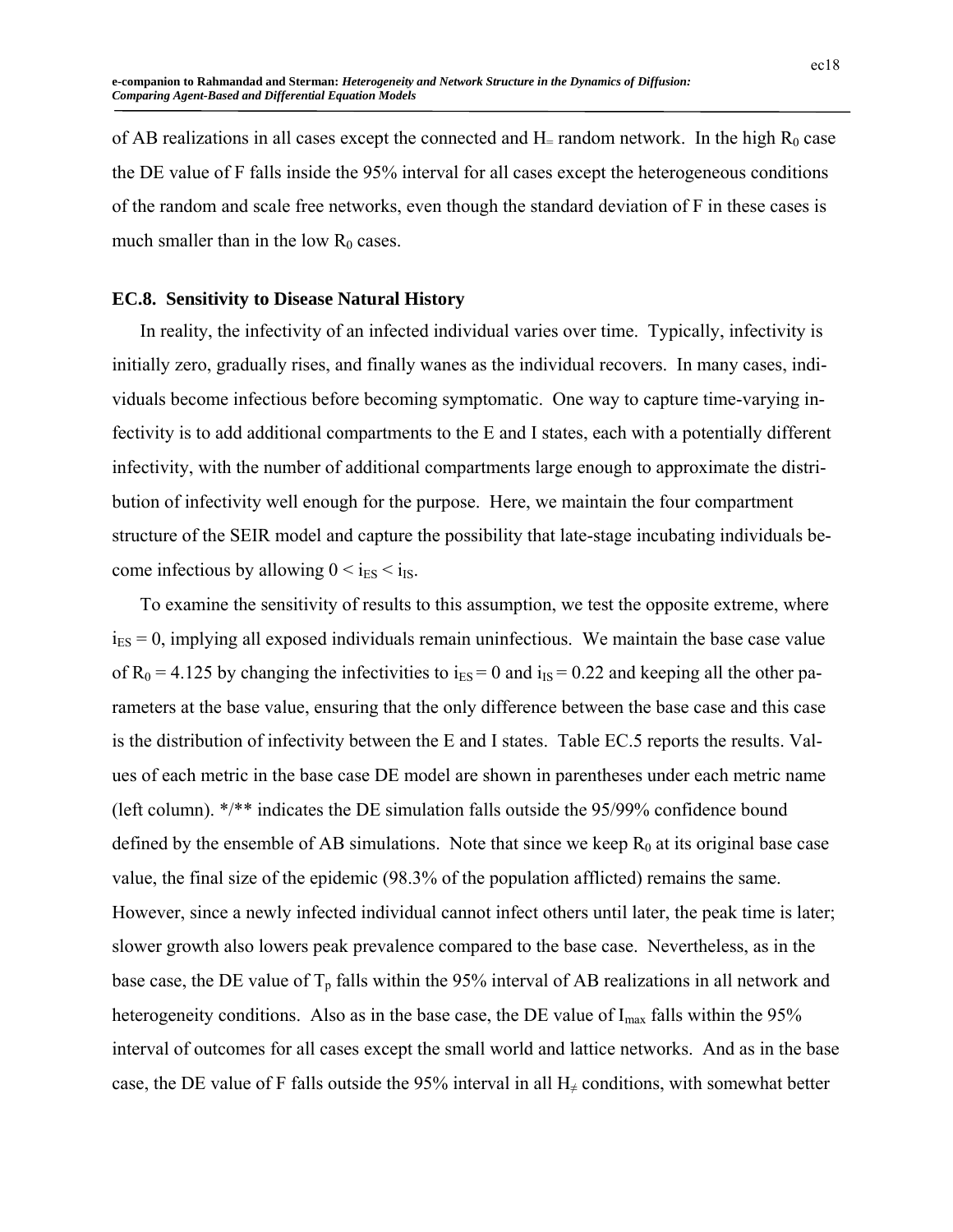correspondence to the AB results in the  $H =$  conditions. Overall, assuming that exposed individuals are not contagious has little impact on the differences between the DE and the mean of the AB behavior relative to the variability in AB outcomes. Additional tests, beyond the scope of this paper, would be required to assess the robustness of these results to other possible assumptions about pre-symptomatic infectivity, such as in models where the exposed stage is disaggregated into additional compartments to capture realistic distributions for transmissibility as a function of time since infection.

| Sensitivity:<br>$iES=0$ and $iIS=0.22$ |           | Connected |            |           | Random     |           | Scale-free |           | <b>Small World</b> | Lattice   |            |
|----------------------------------------|-----------|-----------|------------|-----------|------------|-----------|------------|-----------|--------------------|-----------|------------|
|                                        |           | $H_+$     | $H_{\neq}$ | $H_{\pm}$ | $H_{\neq}$ | $H_{\pm}$ | $H_{\neq}$ | $H_{\pm}$ | $H_{\neq}$         | $H_{\pm}$ | $H_{\neq}$ |
| <b>Final Size</b><br>(0.983)           | Mean      | 0.908     | $0.87**$   | $0.86*$   | $0.80**$   | $0.83**$  | $0.77**$   | 0.81      | $0.70**$           | $0.44*$   | $0.34**$   |
|                                        | $\sigma$  | 0.26      | 0.24       | 0.26      | 0.26       | 0.24      | 0.24       | 0.27      | 0.29               | 0.26      | 0.22       |
|                                        | % F < 0.1 | 7.6       | 7.3        | 8.2       | 9.6        | 8.2       | 9          | 7.9       | 11.5               | 9.4       | 14.4       |
| Peak Time,                             | Mean      | 90.9      | 85.7       | 101.9     | 95.9       | 89.5      | 85.9       | 169.9     | 152.0              | 119.8     | 102.3      |
| $T_p$ (89.15)                          | $\sigma$  | 33.3      | 31.0       | 38.3      | 38.3       | 36.0      | 35.0       | 92.4      | 89.0               | 96.4      | 78.7       |
| Peak Prev.,<br>$I_{\text{max}}(20\%)$  | Mean      | 20.9      | 20.8       | 17.7      | 16.6       | 18.3      | 17.1       | $9.3**$   | $8.5***$           | $5.1**$   | $4.6**$    |
|                                        | $\sigma$  | 6.5       | 6.4        | 5.8       | 5.9        | 6.1       | 5.9        | 3.7       | 3.9                | 2.1       | 2.1        |

Table EC.5 Sensitivity to natural disease history

## **EC.9. Policy Analysis and Model Boundary**

Contact reduction can result from at least two processes: (1) the introduction of mandatory policies such as quarantine, isolation and travel restrictions; and (2) voluntary social distancing in which individuals reduce their contacts out of fear of contracting the disease. The former is a policy initiated by officials; the latter an endogenous feedback effect. A given scenario for contact reduction can be interpreted as resulting from a mix of mandatory measures and voluntary social distancing feedback. Hence the contact reduction results provide an example not only of policy analysis but also of the impact of expanding the model boundary.

We assume that contact reduction is initiated when the cumulative number of confirmed cases detected rises above some threshold. Typically, the extent of social distancing and the scope of control policies—the number of people affected, and the stringency of restrictions on their movements—increases with cumulative confirmed cases, as documented for the SARS epi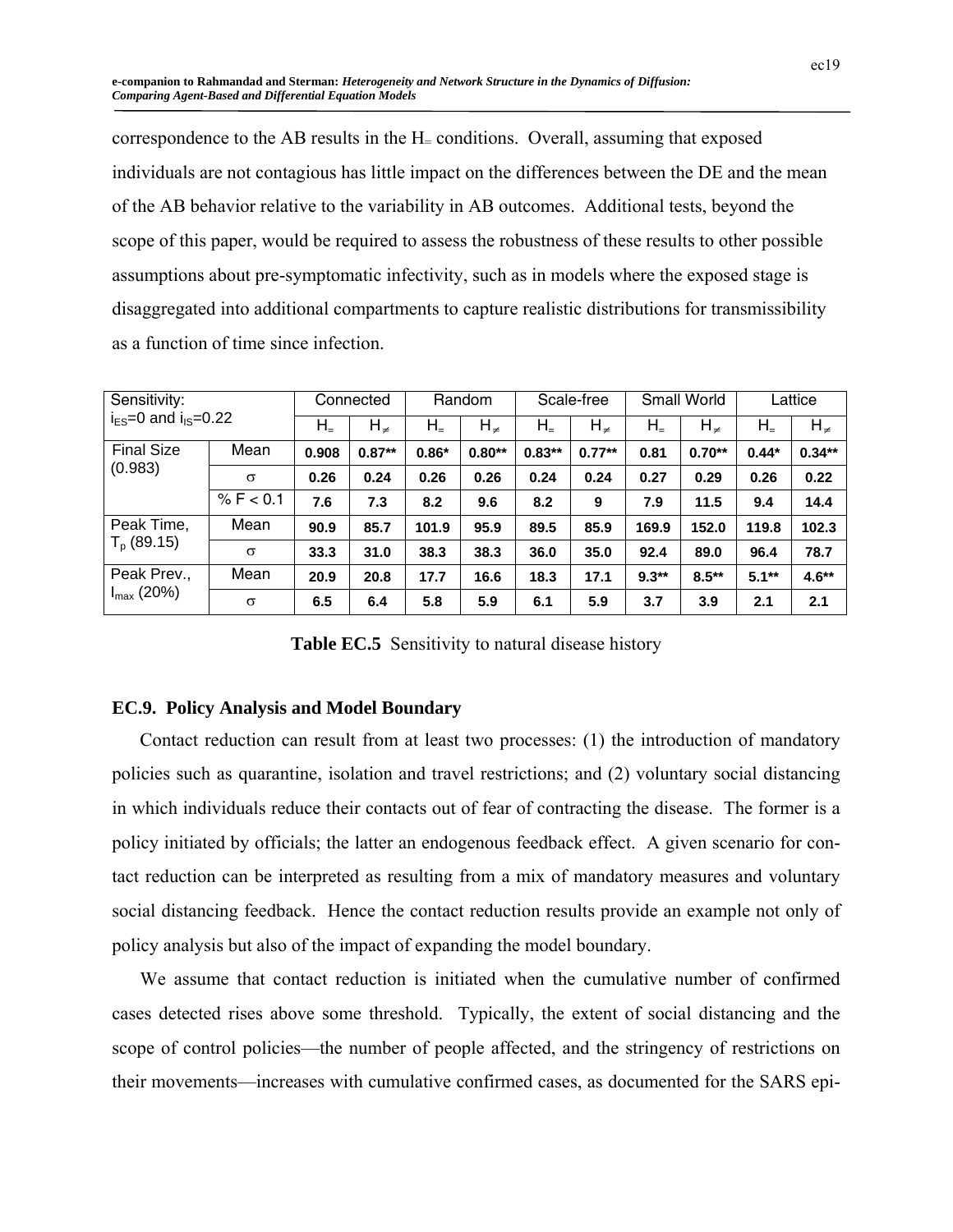demic (Wallinga and Teunis 2004): As the epidemic grows, the broader will be the mandate for quarantine government officials will propose and society will accept. Further, the propensity of individuals to self-quarantine by staying away from work, school and other mixing sites increases with the perceived threat from the disease, thus reducing contact frequencies. In the following we denote these feedbacks as a "quarantine policy" though it is important to recognize that the reduction in contacts could result from mandatory measures, voluntary social distancing, or a mixture of both. We model these effects as a reduction in the frequency of contacts between infectious individuals j and susceptibles s, c<sub>is</sub>. Specifically, contact frequencies fall linearly from initial levels  $c^*_{js}$  to the minimum rates achieved under contact reduction,  $c^q_{js}$ , as cumulative confirmed cases rise, according to equations (6-7) in the paper:

$$
c_{js} = (1 - q)c_{js}^* + qc_{js}^q
$$
 (EC.25)

$$
q = MIN[1, MAX(0, (P - P_0)/(P_q - P_0))]
$$
\n(EC.26)

where the intensity of the effect, q, rises linearly from zero to one as the number of confirmed cases (cumulative prevalence,  $P = E + I$ ), rises from the implementation threshold,  $P_0$ , to the level at which contact reduction saturates,  $P_q$ . We set  $P_0 = 2$  and  $P_q = 10$  cases. Because mandatory measures and voluntary social distancing are never perfect (some contacts inevitably arise from infectious individuals who maintain some contacts or who violate quarantine, and from contact between the quarantined and health providers), the minimum contact frequency does not fall to zero. In the simulations here we set  $c_{is}^q = 0.15c_{is}^s$ .

Note that the policy examined here is a simple one in which the impact of growing prevalence on contact frequencies is uniform across all individuals. The AB models can be used to examine policies that take advantage of the network structure, if it is known or can be determined in real time as the epidemic unfolds, while such policies must be approximated in compartment models (as in Kaplan, Craft and Wein 2002, 2003). Further work would be needed to examine the differences between the DE and AB models for such network-dependent policies.

Figure EC.4 compares the results of the quarantine policy to the no-quarantine base case for the DE model. Figure EC.5 shows the first 90 days in more detail, showing that contact reduction begins around day 8 and reaches full implementation around day 18. As expected, contact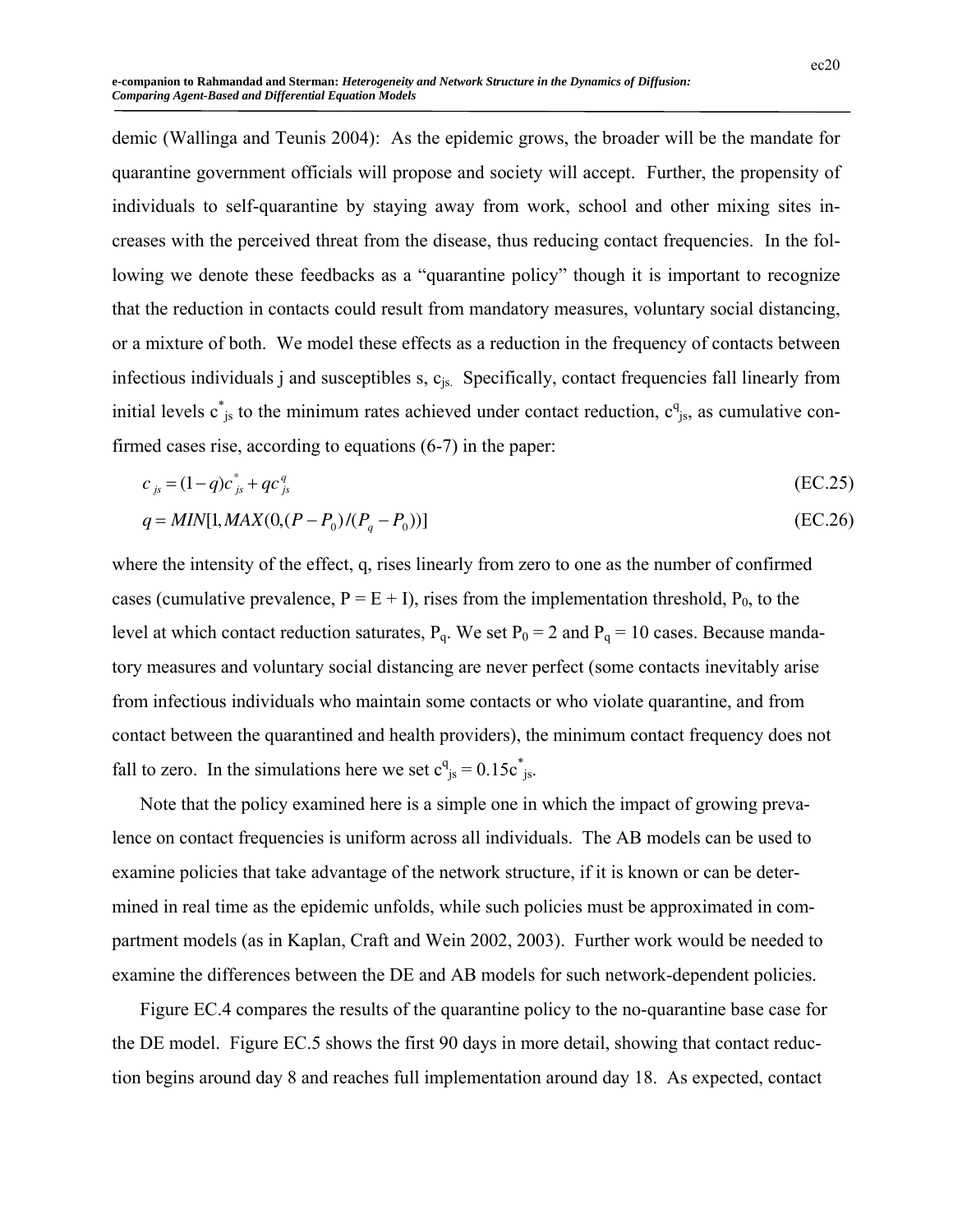reduction dramatically shortens the epidemic and reduces cumulative cases. In the base DE model, F falls from 98% infected to 19%. The epidemic peaks after 31 days, compared to 48 days without quarantine, and with peak prevalence of infectious individuals of 4.4%, compared to 27% in the base case. Due to the incubation time the peak of the infectious population lags full implementation of contact reduction measures.

Note that the E and I populations decay quite slowly after full quarantine implementation. The slow decay is due to the assumption that quarantine is imperfect. In the simulation  $R_0$  falls to a minimum of about 0.6 at full implementation. Consequently some new cases continue to be generated, lengthening the effective time constant for the decay of the infectious population.

Table 5 in the paper (repeated here as Table EC.6) compares  $T_p$ ,  $I_{max}$ , and F in the AB models to the base DE case. The base DE values of  $T_p$  and I<sub>max</sub> fall within the interval capturing 95% of the AB realizations in all network and heterogeneity conditions. The base DE value of F falls inside the 95% confidence interval for all cases except the lattice.

The impact of the policy on the public health metrics is large compared to the variability in the realizations of the individual AB simulations and in the variability of the metrics across network and heterogeneity conditions.

| <b>Metric</b>       |          |           | <b>Connected</b> |                                 | Random     |         | Scale-free |           | <b>Small World</b><br>Lattice |           |            |
|---------------------|----------|-----------|------------------|---------------------------------|------------|---------|------------|-----------|-------------------------------|-----------|------------|
|                     |          | $H_{\pm}$ | $H_{\neq}$       | $H_{\scriptscriptstyle \equiv}$ | $H_{\neq}$ | $H_{-}$ | $H_{\neq}$ | $H_{\pm}$ | $H_{\neq}$                    | $H_{\pm}$ | $H_{\neq}$ |
| <b>Final</b>        | μ        | 0.215     | 0.249            | 0.157                           | 0.201      | 0.148   | 0.247      | 0.112     | 0.117                         | $0.102*$  | $0.099*$   |
| Size F              | $\sigma$ | 0.084     | 0.091            | 0.064                           | 0.088      | 0.062   | 0.105      | 0.044     | 0.048                         | 0.037     | 0.035      |
| Peak                | μ        | 35.0      | 36.1             | 33.1                            | 34.6       | 34.1    | 34.9       | 30.3      | 30.5                          | 29.4      | 30.4       |
| Time $T_{\rm p}$    | $\sigma$ | 15.3      | 15.9             | 14.8                            | 16.7       | 15.7    | 18.1       | 13.5      | 14.2                          | 13.5      | 14.6       |
| Peak                | μ        | 6.42      | 7.28             | 5.17                            | 6.15       | 4.98    | 7.43       | 4.17      | 4.35                          | 3.97      | 3.89       |
| Prev I $_{\sf max}$ | $\sigma$ | 2.40      | 2.66             | 1.99                            | 2.55       | 1.98    | 3.23       | 1.58      | 1.67                          | 1.52      | 1.42       |

**Table EC.6** Behavior of three public health metrics under the quarantine policy. \*/\*\* indicates the value of the metric in the DE model falls outside the 95/99% confidence bound defined by the ensemble of AB simulations. The results for the DE model under quarantine are  $F = 0.190$ ,  $T_p = 31.3$  days, and  $I_{max} = 4.43\%$ .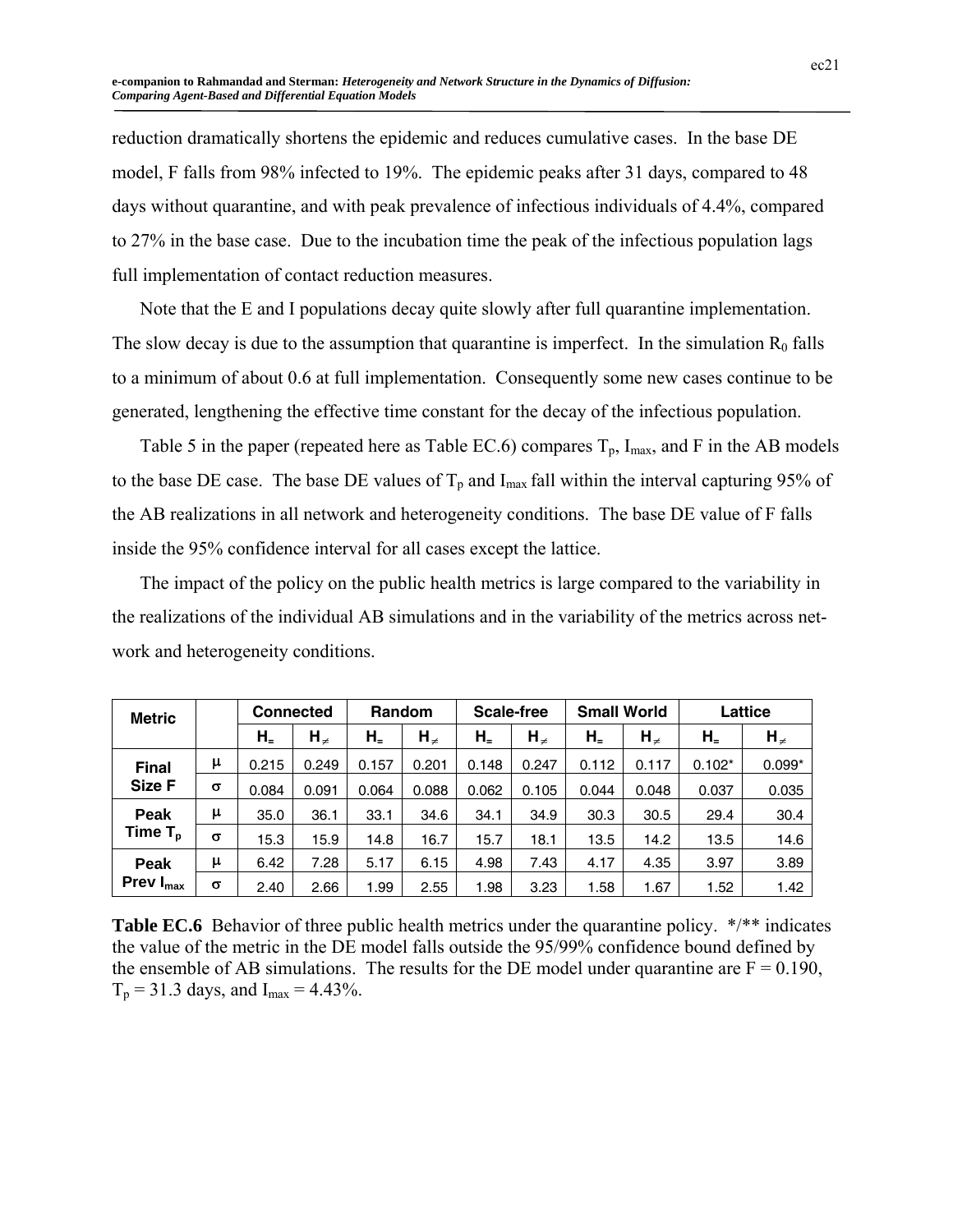

**Figure EC.4** DE model behavior under quarantine (top) compared to base case (bottom).



Figure EC.5 First 90 days of the quarantine case in the DE model, showing when the quarantine policy is initiated (around day 8) and when it reaches full implementation (around day 18).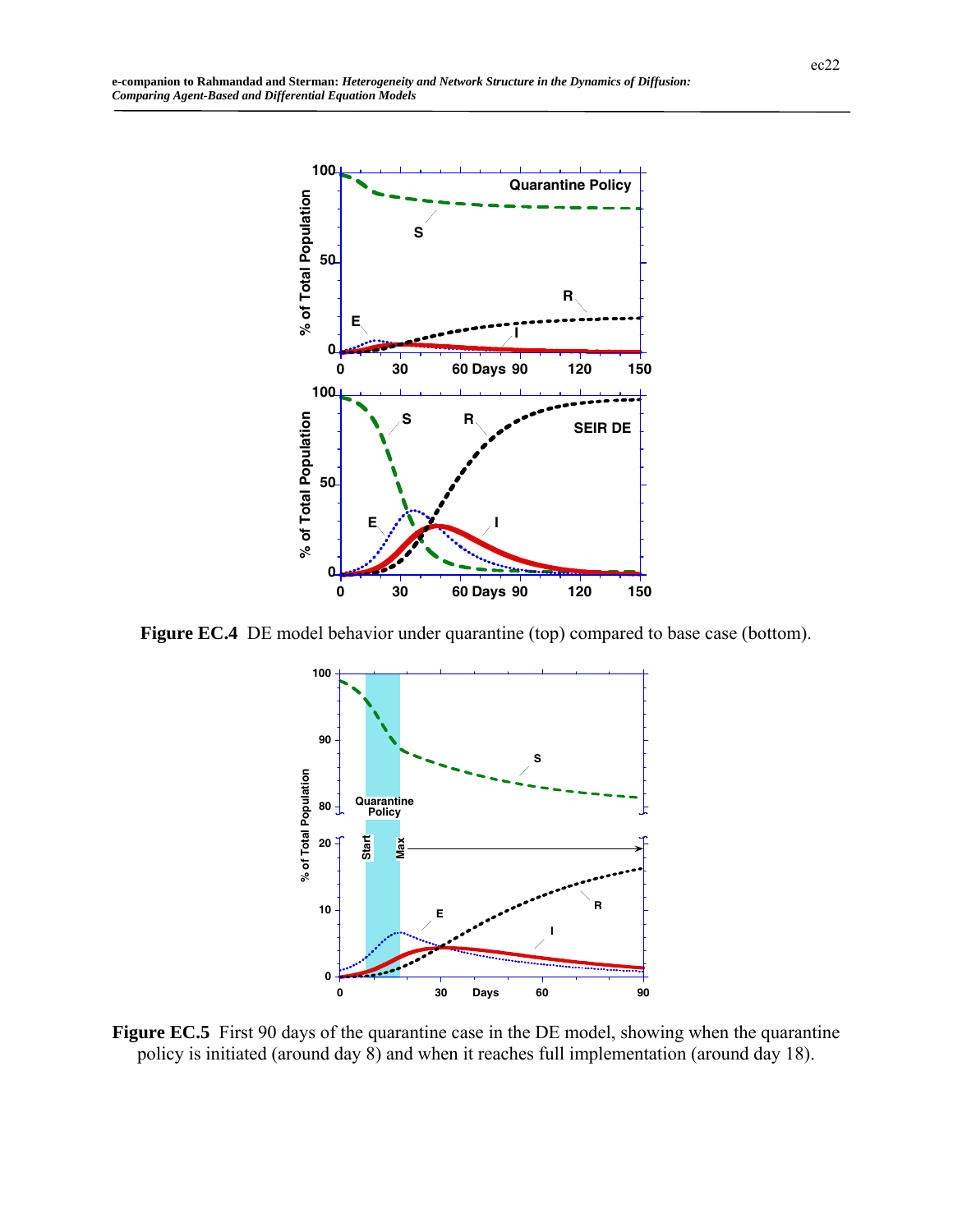Another important question raised by the policy analysis is whether the differences between the AB and DE models are large relative to the impact of the policy (the change in metrics from the base case to the policy case). The change in a metric such as  $T_p$  or F is relevant because it will inform the cost-benefit tradeoffs policymakers face. For example, policymakers may trade off the cost of a policy against the number of cases avoided using some standard for the value of a life, QALY or DALY. To address this question we need to find the change in each metric resulting from the implementation of the policy across different AB scenarios and compare these changes to the change in each metric for the DE case resulting from the implementation of the same policy.

In each AB scenario we have 1000 simulations in the base case and 1000 in the policy case. To assess the change in each metric as a result of policy implementation, we need to create a one-to-one mapping between base case and policy simulations. However, there is no clear oneto-one mapping between these simulations. For example, policy intervention in base simulation *i* could have resulted in multiple policy simulation trajectories depending on the stochastic unfolding of the policy case. Using the same random number seed in the base and policy simulations of the AB model would not solve the problem because the sequence of particular contacts between infectious and susceptible individuals is endogenous and contingent on the impact of the policy.

We estimate the change in each metric arising from the policy in the AB models as follows. Each realization of the AB model in a given experimental condition in the base case (no policy) is compared to a randomly selected realization of the AB model in that same condition in the policy case. The change in the value of each metric  $\Delta T_p$ ,  $\Delta I_{\text{max}}$ , and  $\Delta F$  is calculated. This is repeated for each of the 1000 AB simulations in each experimental condition. Table EC.7 reports the change in the metrics from the base case to the quarantine case using this procedure.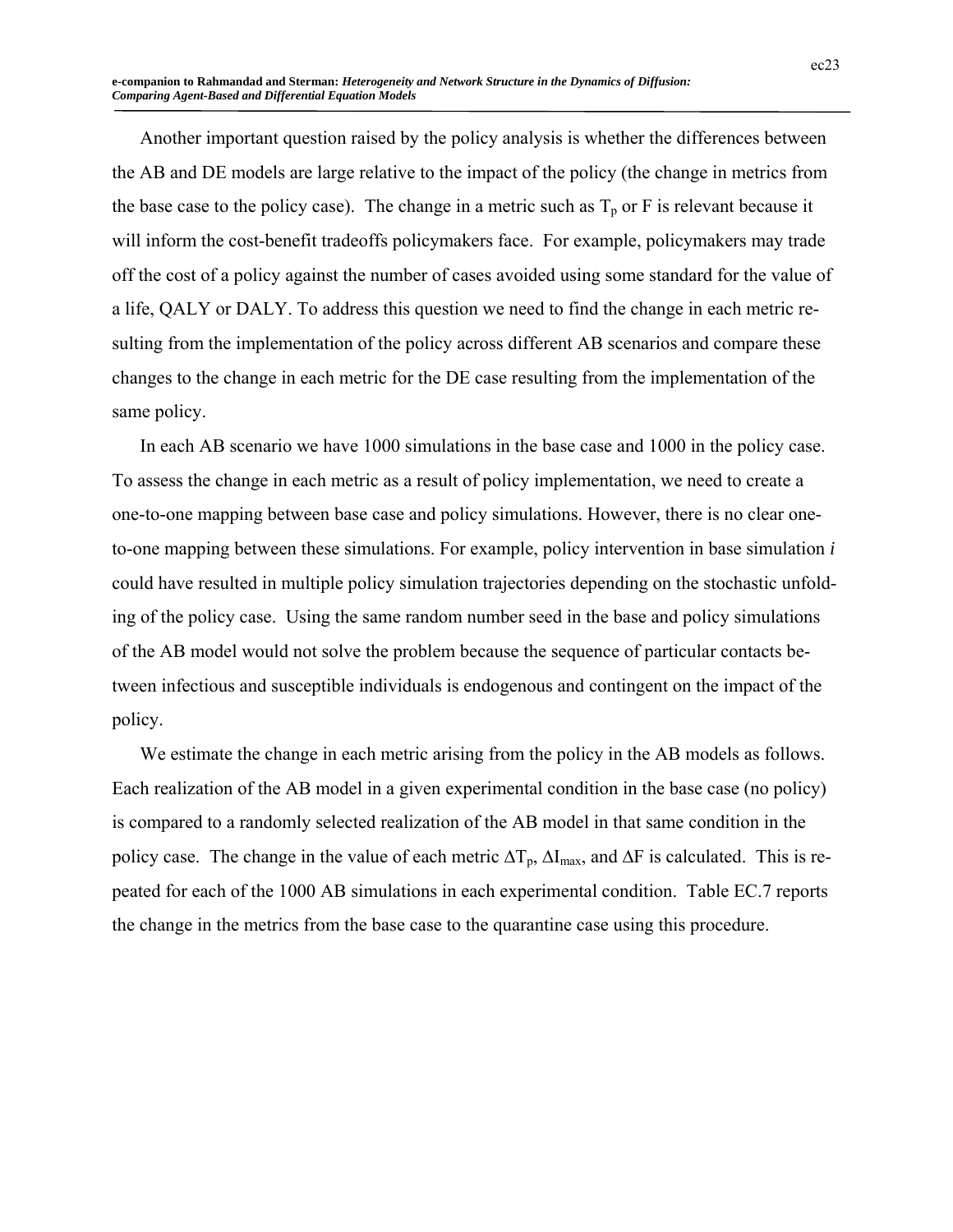| Change in                                    |             |           | <b>Connected</b> |           | Random     |           | <b>Scale-free</b> | <b>Small World</b> |            | Lattice   |            |
|----------------------------------------------|-------------|-----------|------------------|-----------|------------|-----------|-------------------|--------------------|------------|-----------|------------|
| <b>Metric</b>                                |             | $H_{\pm}$ | $H_{\neq}$       | $H_{\pm}$ | $H_{\neq}$ | $H_{\pm}$ | $H_{\neq}$        | $H_{\pm}$          | $H_{\neq}$ | $H_{\pm}$ | $H_{\neq}$ |
| Change in                                    | Mean        | 0.75      | 0.65             | 0.77      | 0.66       | 0.75      | 0.59              | 0.80               | 0.71       | 0.54      | 0.41       |
| <b>Final Size</b><br>$\Delta$ F = 0.793      | $\sigma$    | 0.15      | 0.21             | 0.17      | 0.19       | 0.19      | 0.23              | 0.18               | 0.22       | 0.29      | 0.26       |
| Change in                                    | <b>Mean</b> | 14.8      | 8.9              | 19.7      | 14.9       | 11.1      | 7.8               | 56.2               | 53.1       | 55.0      | 44.8       |
| Peak Time,<br>$\Delta T_{\text{p}}$ = 16.8   | $\sigma$    | 18.8      | 20.7             | 20.1      | 22.2       | 20.2      | 22.5              | 34.7               | 39.6       | 59.1      | 52.4       |
| Change in                                    | <b>Mean</b> | 22.6      | 19.9             | 21.3      | 18.9       | 21.8      | 17.9              | $14.0*$            | $12.2*$    | $5.3**$   | $4.6**$    |
| Peak Prev,<br>$\Delta I_{\text{max}}$ = 22.6 | $\sigma$    | 5.5       | 6.8              | 5.5       | 6.2        | 6.3       | 7.3               | 5.2                | 5.6        | 3.7       | 3.7        |

**Table EC.7** Change in metrics caused by the policy. The table shows the value of the metric in the base case less its value under the policy. \*/\*\* indicates the change in the value of the metric in the DE model falls outside the 95/99% confidence bound defined by the ensemble of changes in pairs of AB simulations.

The difference between the base and policy values of  $T_p$  and F in the DE falls inside the 95% interval of outcomes for all network and heterogeneity conditions. The difference between the base and policy values of  $I_{\text{max}}$  in the DE falls within the 95% interval for all cases except the small world and lattice. The policy impact is smaller in these conditions than in the DE because the mean of I<sub>max</sub> in the base-case AB model in these relatively clustered networks is smaller than in the DE. In the base case heterogeneity generally lowers final size compared to the DE because highly connected individuals with high contact frequencies tend to become infected sooner and are therefore removed from the infectious population sooner, lowering the mean contact frequency for the remaining population. In contrast, under contact reduction, heterogeneity tends to increase peak time. At the start of an outbreak the highly connected individuals fuel a quick take-off, increasing the size of the exposed (asymptomatic) population before the first cases are detected and the intervention can quench the epidemic. Consequently heterogeneity leads to higher values of final size. As a result of these two effects, the mean values of  $\Delta F$  in the heterogeneous cases of the AB model are smaller than the value generated by the DE. However, heterogeneity also increases outcome variability, so the range of outcomes caused by random inter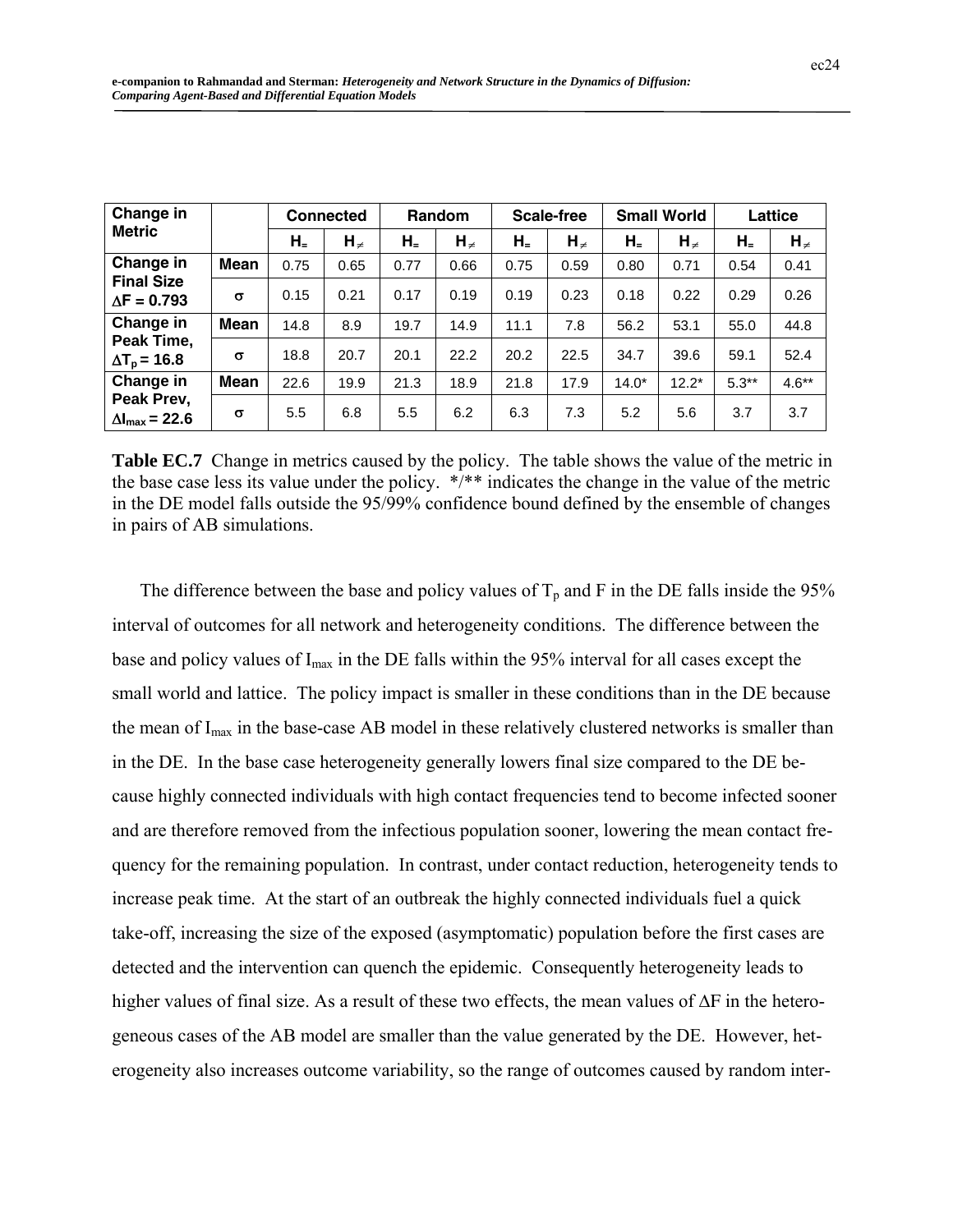actions among members of the population is larger, reducing the practical significance of the differences in policy impact between the DE and AB models.

## **EC.10. Cost-Benefit Analysis and Policy Sensitivity**

 $\overline{a}$ 

While the differences across network types and heterogeneity conditions is generally small compared to the large impact of contact reduction, it is important to consider whether the differences in policy response might change the optimal policy set. Two models may have similar overall base-case dynamics yet respond differently to policies. These differences might then cause a different set of policies to be optimal. For simplicity, suppose that policymakers must select either quarantine or no quarantine as discrete and mutually exclusive choices. Ignoring uncertainty, quarantine will be optimal if its benefits B exceed its costs, C. The text provides an example in which per capita quarantine costs are constant at C and the benefits are linear in avoided cases,  $B = b\Delta F$ . The per capita benefits of each avoided case would include the value assigned per life (or QALY or DALY), the monetary value of avoided health care costs and economic losses arising from loss of tourism and business travel, disruptions to economic output and supply chains, and so on.<sup>7</sup> In this simple example, quarantine would be optimal if  $\Delta F > C/b$ . As shown in Table EC.7, the values of ΔF vary by network type and heterogeneity condition. For example, in the scale-free case,  $\Delta F$  is 0.75 for H= and 0.59 for H<sub>≠</sub>. Assuming there are no other sources of uncertainty, the quarantine policy is optimal if  $C/b < 0.59$  and no quarantine is optimal if  $C/b > 0.75$ , independent of heterogeneity condition. However, for  $0.59 \le C/b \le 0.75$ , the optimal policy depends on whether the population is characterized by the H= or  $H_{\neq}$  conditions: in such a case the choice of model could have a large impact on policy.

Considering the range of outcomes across all network types and heterogeneity conditions shown in Table EC.7, including the DE, quarantine is optimal if  $C/b < 0.41$  and no-quarantine is optimal if  $C/b > 0.80$ . Between these values the optimal policy depends on which network and heterogeneity condition is judged most likely. To further complicate matters, the values of ΔF

 $<sup>7</sup>$  In reality the economic costs of disruption and lost business are likely to be nonlinear: the small number of SARS</sup> cases in Toronto did not significantly depress travel and economic activity to the city, while the larger outbreaks in Hong Kong and Taiwan triggered large losses for the tourism and travel industries and substantial disruption to businesses. These social reactions are strongly conditioned by positive feedback processes including panic and bandwagon effects and are thus difficult to estimate.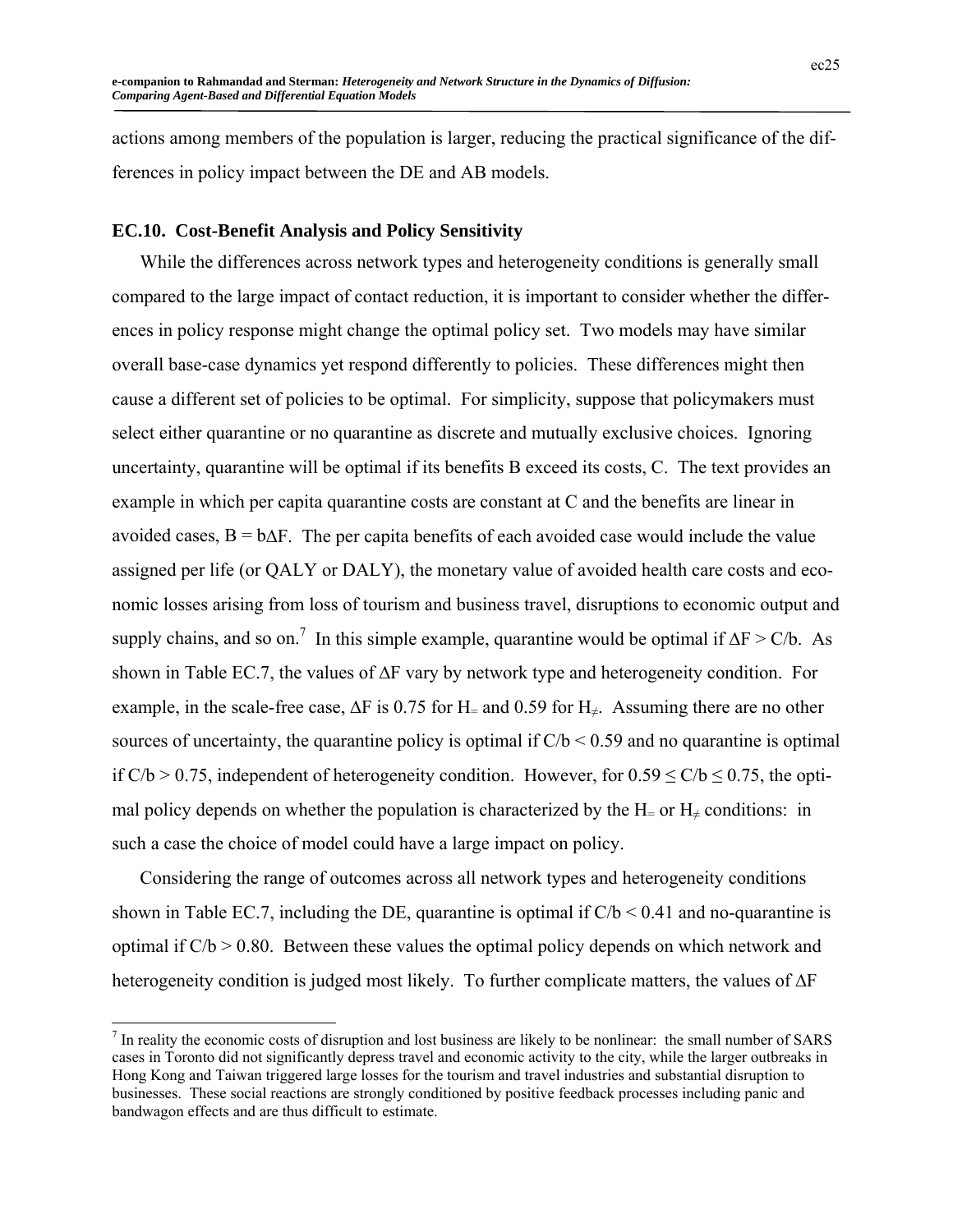used in these illustrative calculations are the means over the ensemble of 1000 AB realizations in each condition. As seen in Table EC.7, there is substantial variability in the values of  $\Delta F$  within each condition. The mean of the standard deviations across all conditions is 0.21, so that the  $2\sigma$ range of variability in policy impact is roughly equal to the width of the region in which policy is contingent on network type and heterogeneity condition ( $2\sigma = 0.42 \approx 0.80 - 0.41$ ). Further, the values of ΔF will also vary over the range of uncertainty in parameters and model boundary. Proper procedure would be for policymakers to construct the probability distribution characterizing the likelihood of each value of  $\Delta F$  as it depends jointly on all sources of uncertainty, including network topology, individual heterogeneity, parameters such as  $R_0$ , the strength of social and behavioral feedbacks, the costs of policy implementation and the benefits of avoided cases, then select whether to implement the policy based on their tolerance for Type I and Type II error. In practice, of course, such decision analysis is not done. Nevertheless, the results show that policy choice can depend on the choice of model even when the base case behavior of the models is similar. If policymakers judge that the parameters are such that the optimal policy is contingent on model choice, then they should allocate additional resources to further empirical work designed to resolve the uncertainty. To make that choice rationally requires that the value of information regarding all sources of model uncertainty be estimated through sensitivity analysis, including analysis over network type, individual variability, model boundary, and so on. The combinatorial explosion in the dimensionality of the required sensitivity analysis forces modelers and policymakers to make tradeoffs imposed by limited time, budget, and computational resources. Carrying out a full sensitivity analysis over policies, parameter uncertainty, network and individual heterogeneity conditions, model boundary, and cost and benefits in an agentbased model with realistic population size is infeasible. A more complete analysis can be carried out in the computationally efficient DE, except that the DE, with its assumptions of homogeneous individuals and perfect within-compartment mixing cannot be used to test the impact of different network topologies and degrees of individual heterogeneity, unless it is disaggregated to include additional compartments representing different types of individuals, locations in the contact network, or other attributes.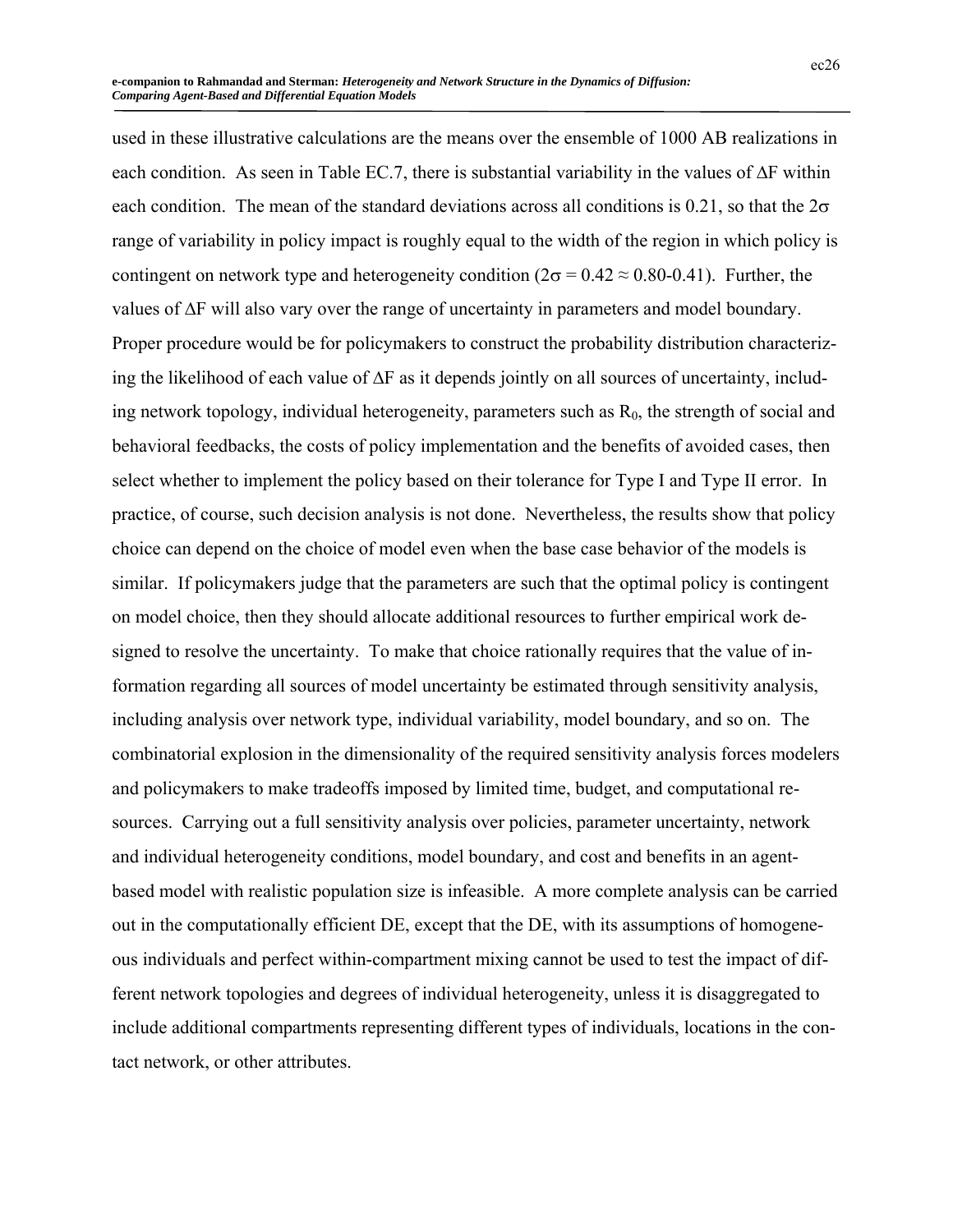Do calibrated DE models offer an efficient compromise? As shown in Tables EC.1 and EC.2, the calibrated DE model fits individual realizations of the AB model well even though it does not explicitly capture network clustering or individual heterogeneity. If the response of the calibrated models to policy interventions is also similar to that of the AB models, then policymakers could use the computationally efficient calibrated DE models to explore policy impacts, and, for any given budget and time frame, could carry out more sensitivity analysis than would be possible in the computationally intensive AB model.

To test this hypothesis we conducted the following experiment. We simulated the contact reduction scenario in the DE model for every calibrated case (200 parameter sets in each of the ten experimental conditions). In each, the contact rate was modeled using equations 6-7 in the paper. The goal of this comparison is to determine whether the policy response of the calibrated DE models is similar to the policy response of the AB models for the purpose of assessing the impact of alternative policy interventions. Other purposes could also be considered, for example, forecasting the progression of an epidemic, designing studies to reduce uncertainty in key parameters or test theories about modes of transmission, etc. Here we test whether the good fit of the calibrated DE models to the AB model outcomes implies that the policy response of the two model types will be similar. Table EC.8 reports the results.

| <b>Metric</b>                            |          | <b>Connected</b>                |            | Random  |            | <b>Scale-free</b> |            | <b>Small World</b> |            | Lattice                         |            |  |
|------------------------------------------|----------|---------------------------------|------------|---------|------------|-------------------|------------|--------------------|------------|---------------------------------|------------|--|
|                                          |          | $H_{\scriptscriptstyle \equiv}$ | $H_{\neq}$ | $H_{-}$ | $H_{\neq}$ | $H_{\pm}$         | $H_{\neq}$ | ${\sf H}_z$        | $H_{\neq}$ | $H_{\scriptscriptstyle \equiv}$ | $H_{\neq}$ |  |
| <b>Final</b>                             | μ        | 0.212                           | 0.105      | 0.111   | 0.075      | 0.112             | 0.061      | 0.135              | 0.083      | 0.064                           | 0.047      |  |
| Size F<br>(0.190)                        | $\sigma$ | 0.122                           | 0.041      | 0.040   | 0.030      | 0.044             | 0.026      | 0.054              | 0.034      | 0.040                           | 0.025      |  |
| Peak                                     | μ        | 32.98                           | 24.39      | 28.14   | 22.63      | 30.81             | 18.19      | 42.60              | 36.73      | 32.76                           | 24.43      |  |
| Time $\mathsf{T}_{\textup{d}}$<br>(31.3) | σ        | 7.42                            | 6.57       | 5.53    | 7.42       | 7.46              | 7.84       | 11.90              | 15.12      | 23.04                           | 19.20      |  |
| Peak                                     | μ        | 4.35                            | 3.41       | 3.27    | 2.74       | 3.02              | 2.61       | 2.65               | 2.19       | 1.75                            | 1.72       |  |
| <b>Prev</b> $I_{max}$<br>(4.43)          | $\sigma$ | 1.53                            | 0.95       | 0.88    | 0.77       | 0.81              | 0.77       | 0.74               | 0.65       | 0.49                            | 0.48       |  |

**Table EC.8** Results of contact reduction in the calibrated DE models. Base DE values are reported in parentheses. The results should be compared with the Table EC.6, which reports the same metrics for the corresponding AB simulations. Mean values in *italics* show cases in which the calibrated DE provides a better fit to the AB means than the uncalibrated base case DE.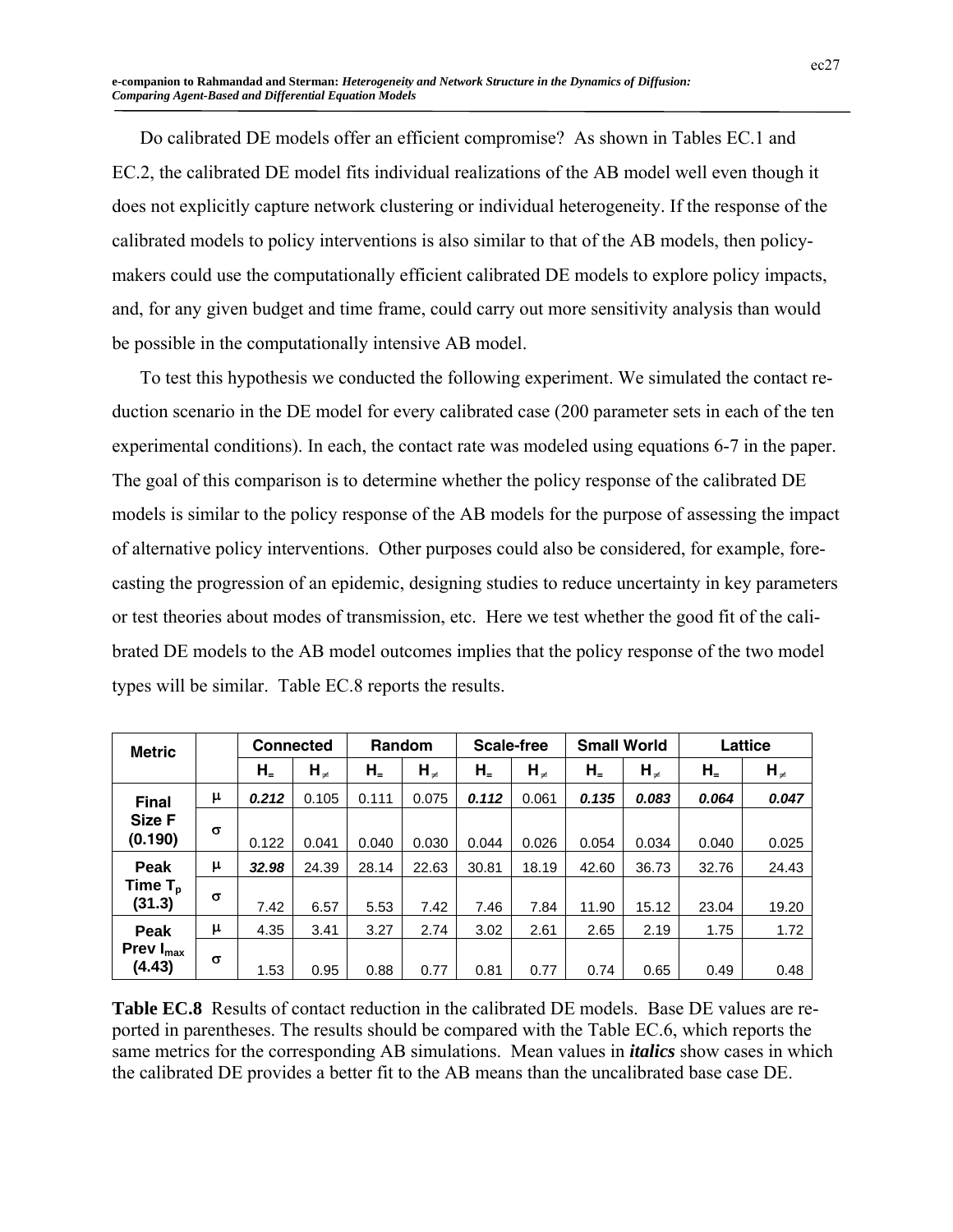Comparing the results in tables EC.8 and EC.6 shows that, after application of the policy, the DE models using the calibrated parameter values fail to show a high correspondence to the corresponding AB simulations. The calibrated DE models provides a better fit to the mean of the AB realizations for F and  $T_p$  in the homogeneous connected case, and  $I_{\text{max}}$  is nearly the same in the calibrated and base cases. This is expected since the connected case is closest to the DE model assumptions; differences among individual realizations reflect only the stochastic variation induced by random interpersonal contacts. In the heterogeneous connected case, however, the uncalibrated base DE parameters provide a better fit to the mean of the AB realizations than the calibrated models. Across the other conditions, the mean of the calibrated models provides a better fit to the mean of the AB realizations only for F in the small world and lattice networks, and in the H= scale free condition. The base model outperforms the mean of the calibrated models in all conditions for  $T_p$  and  $I_{max}$  (except as noted, for  $T_p$  in the H= connected case). The calibrated parameter values that successfully captured the network and heterogeneity effects in the base case fail to capture those effects in the policy simulation.

The results show that the ability of the simple four-compartment deterministic SEIR model to capture the base case behavior of individual AB epidemics does not imply that these simple models can be used to assess the impact of policies. Further work is needed to explore the implications. Specifically, additional studies are required to determine the extent to which the results arise from violations of the mixing and homogeneity assumptions vs. the stochastic variation in individual realizations (Tables 3-4 and Figure EC.3 suggest both play a role). Additionally, further work is required to determine whether disaggregating the DE models into more compartments to capture key aspects of clustering and heterogeneity might improve the results, and how AB simulation results might be used to find optimal partitions in such models.

#### **EC.11. Simulating the model**

Two versions of the model are posted with the online material. Both are developed in the Anylogic ™ software. Anylogic supports both agent-based and differential equation models. One interface is a stand-alone Java applet and runs under any Java-enabled browser with no need to install additional software. The second includes the source code and equations of the model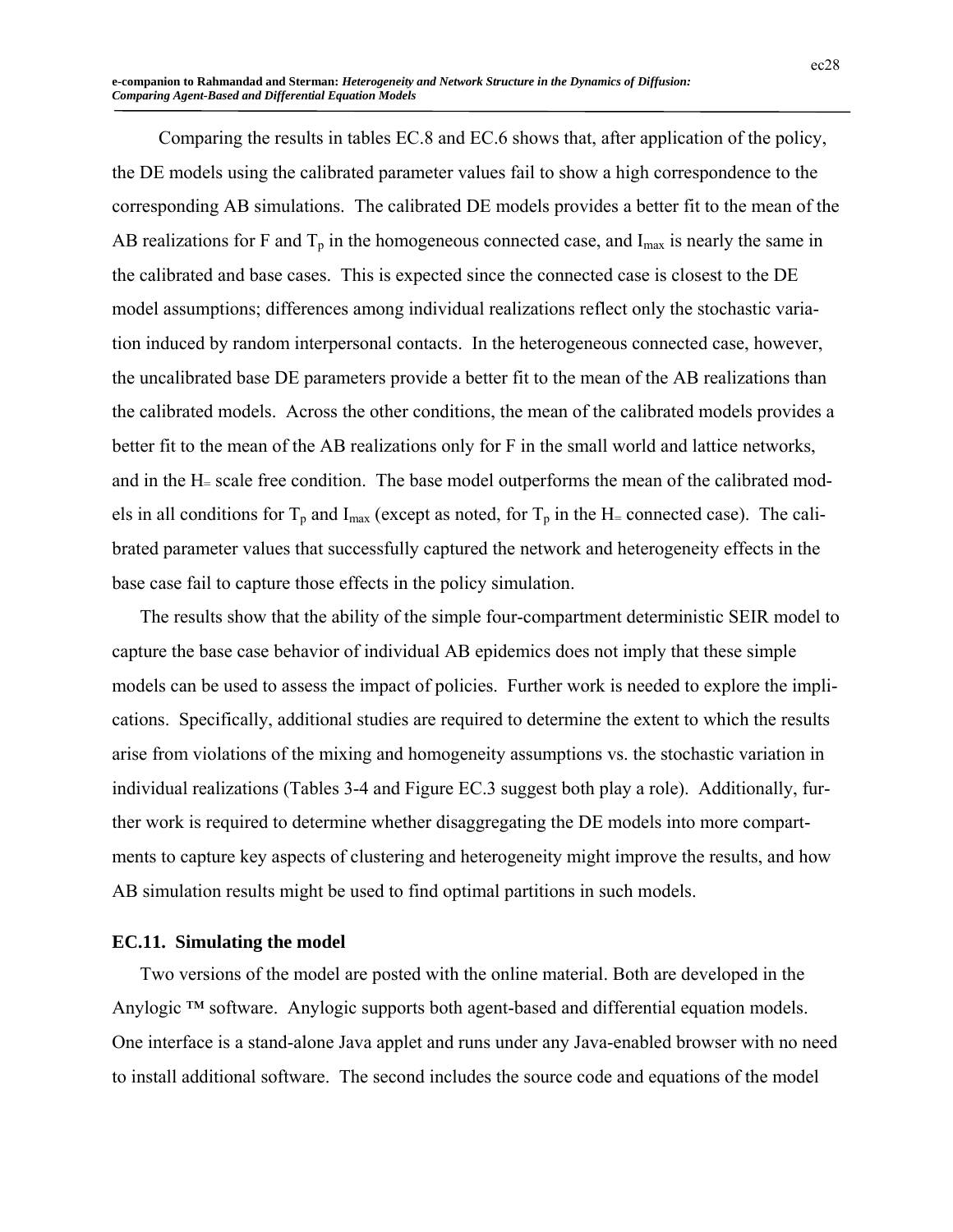and can be used for detailed inspection of model implementation and for simulation, once the Anylogic software is installed.

To open the stand-alone applet, unzip "ABDE-Contagion-applet.zip" into one folder (all three files need be in the same folder). You can then open the "Dynamics of Contagion\_Apr05\_Paper Applet.html" file in any web browser (e.g. Internet Explorer). The interface is self-explanatory and includes a help file, which can be opened by clicking the [?] button.

To open the Anylogic model source code, download and install the Anylogic software (a free 15-day trial is available at http://www.xjtek.com/download/). Unzip the attached file "ABDE-Contagion-code.zip" in one folder. Open the file "Dynamics of Contagion\_Apr05\_Paper.alp" in Anylogic. The list of all objects in the agent-based model is displayed in the left hand column; select any object to inspect its formulation. Run the model by clicking on the run button (or pressing F5), which compiles the model and brings up an interface similar to the Java applet. You can inspect the behavior of the model both through the interface accompanying the model and applet, or by browsing different variables and graphing them in Anylogic run mode. To do the latter, go to "root" tab in run time mode, where you can see all model variables and can inspect their runtime behavior.

The implemented interface allows users to:

- 1. Run the model for different scenarios in single or multiple runs.
- 2. Inspect the behavior of the AB model, including the number of people in each state, state transition rates and user-specified confidence intervals for the infected population.
- 3. Visually inspect diffusion of the epidemic in the network. Different nodes and links between them are shown. You can choose among 4 different representations of the network structure to show the progression of the epidemic through the network.
- 4. Observe the metrics of peak value, peak time, and final size.
- 5. Change model parameters, including the incubation and recovery periods, infectivities, and contact rates (note that mean contact rates for exposed and infected individuals are expressed as fractions of the contact rate for healthy individuals). You can also set the size of the population, network type, number of links per person, and probability of long-range links in small-world network, and select the heterogeneous or homogeneous condition.
- 6. Save the results into a text file for subsequent analysis.